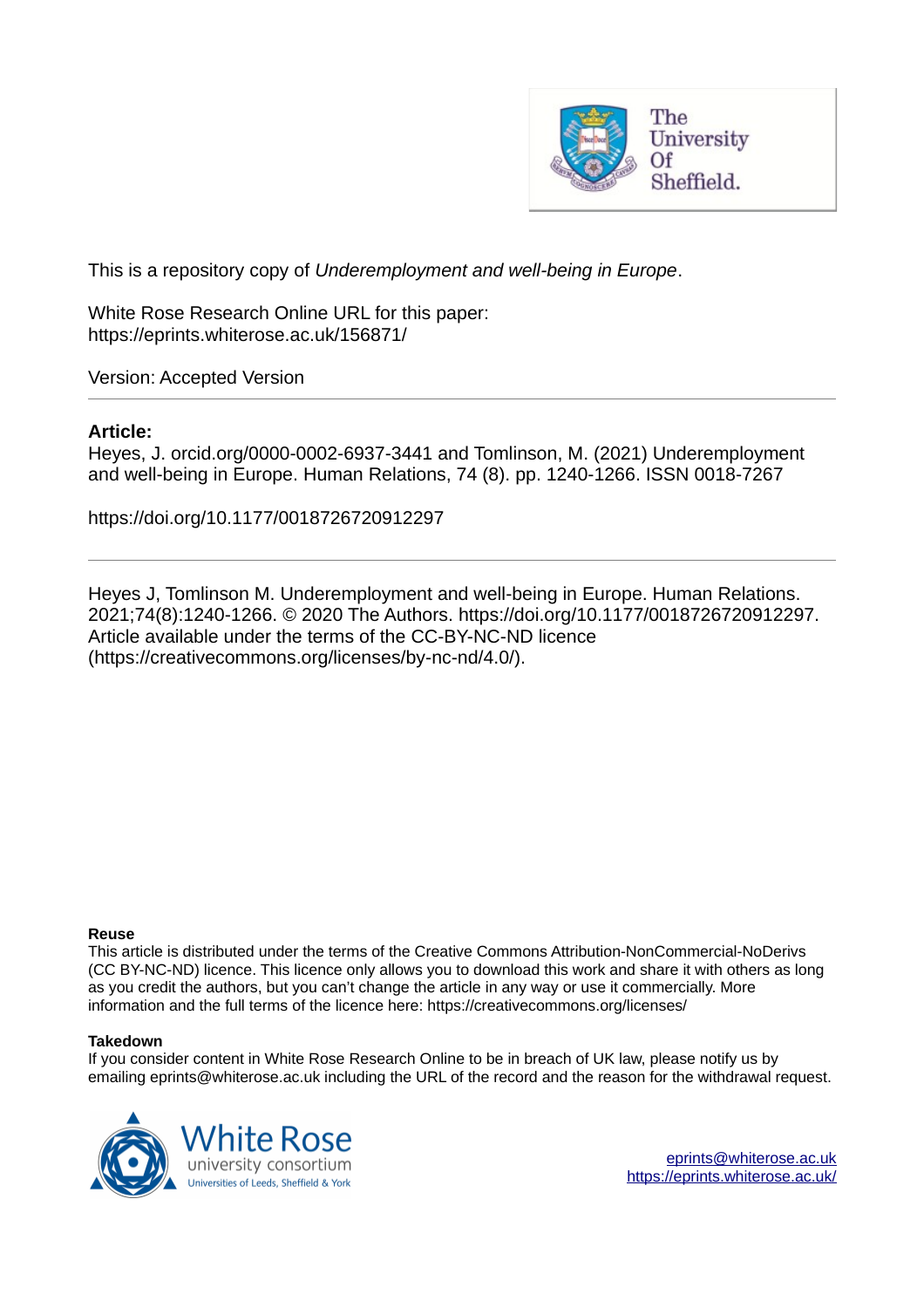# **Underemployment and well-being in Europe**

Jason Heyes and Mark Tomlinson

Accepted for publication in Human Relations. Forthcoming.

## **Abstract**

This paper examines the consequences of underemployment for the well-being of workers in European countries. Previous studies of the impact of underemployment on well-being have tended to focus on a single country or occupational group and have examined single dimensions of underemployment. This paper, by contrast, examines experiences across several European economies and explores two different dimensions of underemployment: the gap between hours of work and workers' desired hours and the under-utilisation of their skills and abilities. The paper uses data from the 2015 European Working Conditions Survey (EWCS) and explains the consequences of underemployment for well-being by drawing on the international comparative political economy literature, particularly the theorisation and analysis of comparative employment and welfare regimes. We find that while underemployment is generally associated with lower levels of well-being, the nature and strength of relationships between different dimensions of underemployment and well-being vary between employment regimes. The paper also highlights the detrimental consequences of 'over-employment' for workers' well-being and shows that the well-being of women tends to be lower than that of men, regardless of employment regime.

## **Introduction**

This paper examines the consequences of underemployment for the well-being of workers in Europe. The term underemployment can refer to a variety of employment situations that are unsatisfactory from the perspective of the workers who occupy them (McKee-Ryan and Harvey, 2011: 963). Although commonly associated with involuntary part-time unemployment, underemployment can also refer to workers in full-time jobs that do not offer a sufficient number of hours or those employed in jobs that prevent them from fully utilising their skills and knowledge. Several studies have shown that underemployment can negatively affect workers' well-being (for example Bell and Blanchflower, 2019; Friedland and Price 2003; Kamerāde and Richardson 2018). Most studies that have examined the impact of underemployment on well-being have, however, focused on a single country or occupational group and examined single dimensions of underemployment. This paper, by contrast, examines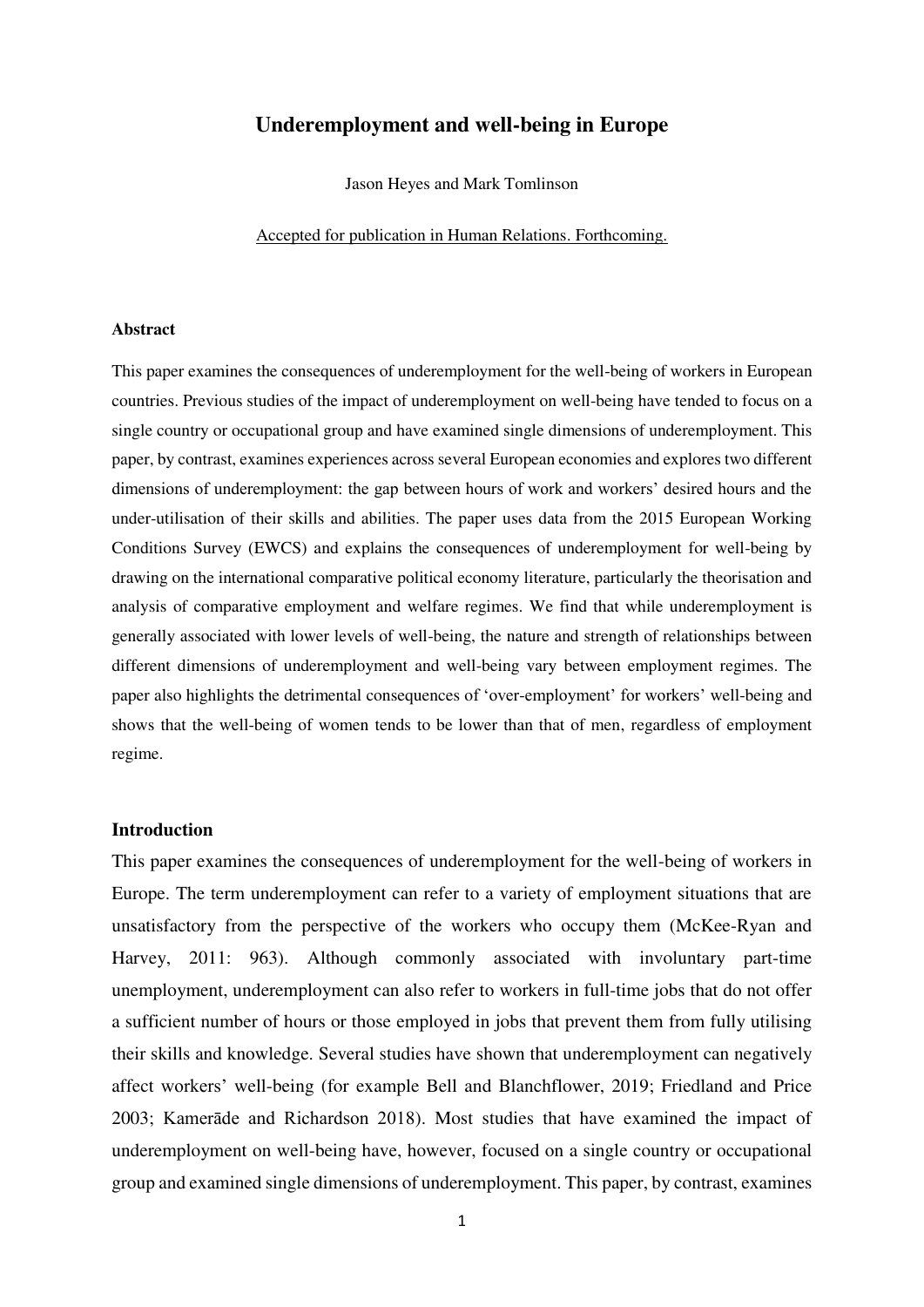experiences across several European economies and explores two different dimensions of underemployment: the gap between hours of work and workers' desired hours and the underutilisation of their skills and abilities. The paper utilises data from the 2015 European Working Conditions Survey (EWCS) and explains the consequences of underemployment for well-being by drawing on the international comparative political economy literature, particularly the theorisation and analysis of comparative employment and welfare regimes (Gallie 2007; Ferragina et al. 2015). The paper investigates whether the relationship between underemployment and well-being differs according to the employment regime within which workers are employed. Our findings demonstrate the relevance of comparative institutional analysis to our understanding of cross-national variations in the relationship between underemployment and well-being.

The first part of the paper reviews extant evidence relating to underemployment and well-being and considers ways in which socio-economic institutions might affect the extent and character of underemployment and the relationship between underemployment and well-being. We go on to describe the data and methods before presenting the findings. The analysis begins with an exploration of pooled data for European countries and proceeds to compare relationships in regional clusters associated with different employment regimes. We find that while underemployment is generally associated with lower levels of well-being, the strength of relationships between underemployment and well-being differs between employment regimes. The findings also indicate that there are substantial differences in well-being *within* regimes and that the measured well-being of women tends to be lower than that of men regardless of the regime being considered.

# **2. Underemployment, welfare regimes and well-being**

The term 'underemployment' is commonly used to describe situations in which workers are employed part-time but would prefer a full-time job. This phenomenon, commonly referred to as 'involuntary part-time employment', has become more widespread in most European countries over the past decade, most notably in Greece, Spain, France, Italy, Cyprus, Hungary, Portugal and Slovakia (ILO 2016: 104). However, underemployment can also refer to workers having fewer hours than they would like, even if part-time employment has been chosen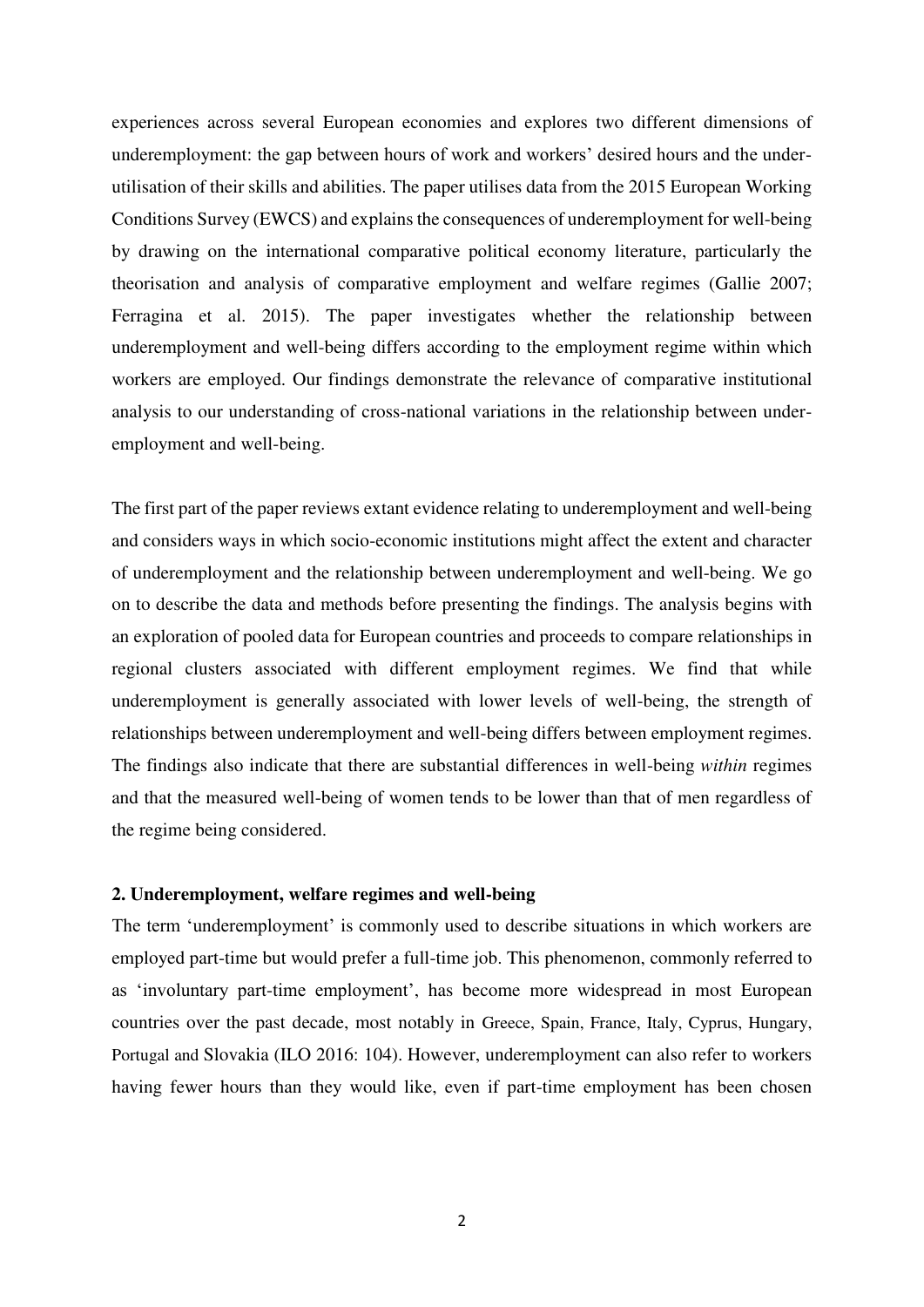voluntarily<sup>1</sup> (Abrahamsen, 2010; Blanchflower, 2019: 121; Wilkins, 2007). As such, 'hours underemployment' represents 'an additional amount of labour market slack over and above the employment rate' (Blanchflower, 2019: 119). A further type of underemployment arises in situations where workers are employed in jobs for which they are either over-qualified or that have been designed in a way that does not allow them to fully utilise their skills, experience or discretion (e.g. Burris, 1983; Feldman, 1996: 389; de Witte and Steijn, 2000; Green, 2013: 130; Scurry and Blenkinsopp, 2011). These different forms of underemployment can have substantial negative consequences for workers' well-being. Studies have found that involuntary part-time employment reduces workers' well-being relative to those in full-time employment and those who prefer to work part-time. Bell and Blanchflower's (2019: 188) analysis of the UK Annual Population Survey data suggested that the 'larger the size of the desired change in hours the lower the levels of well-being'. Well-being is also reduced where workers believe that they are overqualified for their job or are employed in a job that does not enable them to fully utilise their skills and knowledge (Allen and Van der Velden, 2001; Jones-Johnson and Johnson, 2004; Friedland and Price, 2003; Maynard et al., 2006; O'Brien, 1982).

Studies of underemployment and well-being have tended to be limited to a small number of Anglophone countries, primarily Australia (Wilkins, 2007), the USA (Friedland and Price, 2003; Maynard et al., 2006; Prause and Dooley, 1997) and the UK (Kamerāde and Richardson, 2017; New Economics Foundation, 2013; Oguz, 2013). Less is known about relationships between dimensions of underemployment and well-being elsewhere; nor have there been any comparative studies of variations in the relationship between underemployment and well-being between countries or between regional groupings of countries. The current paper addresses this gap in the literature. Its approach to comparative analysis draws on Gallie's (2007) analysis of 'employment regimes' and Esping-Andersen's (1999) analysis of 'welfare regimes'. The employment regime concept is used by Gallie to categorise national work and employment institutions, principles associated with employment policies and the degree of social protection provided to unemployed workers and those in low-paid jobs. The resulting typology distinguishes between 'inclusive' regimes (such as Sweden and Norway) that aim to maximize

<u>.</u>

<sup>1</sup> Working time preferences are subject to a wide variety of influences, including national institutional and social policy contexts, family structures, care commitments, cultural norms and individual and household earnings (see, for example, Bünning and Pollmann-Schult, 2015; Kröger and Yeandle 2013; McGinnity and Russell, 2013).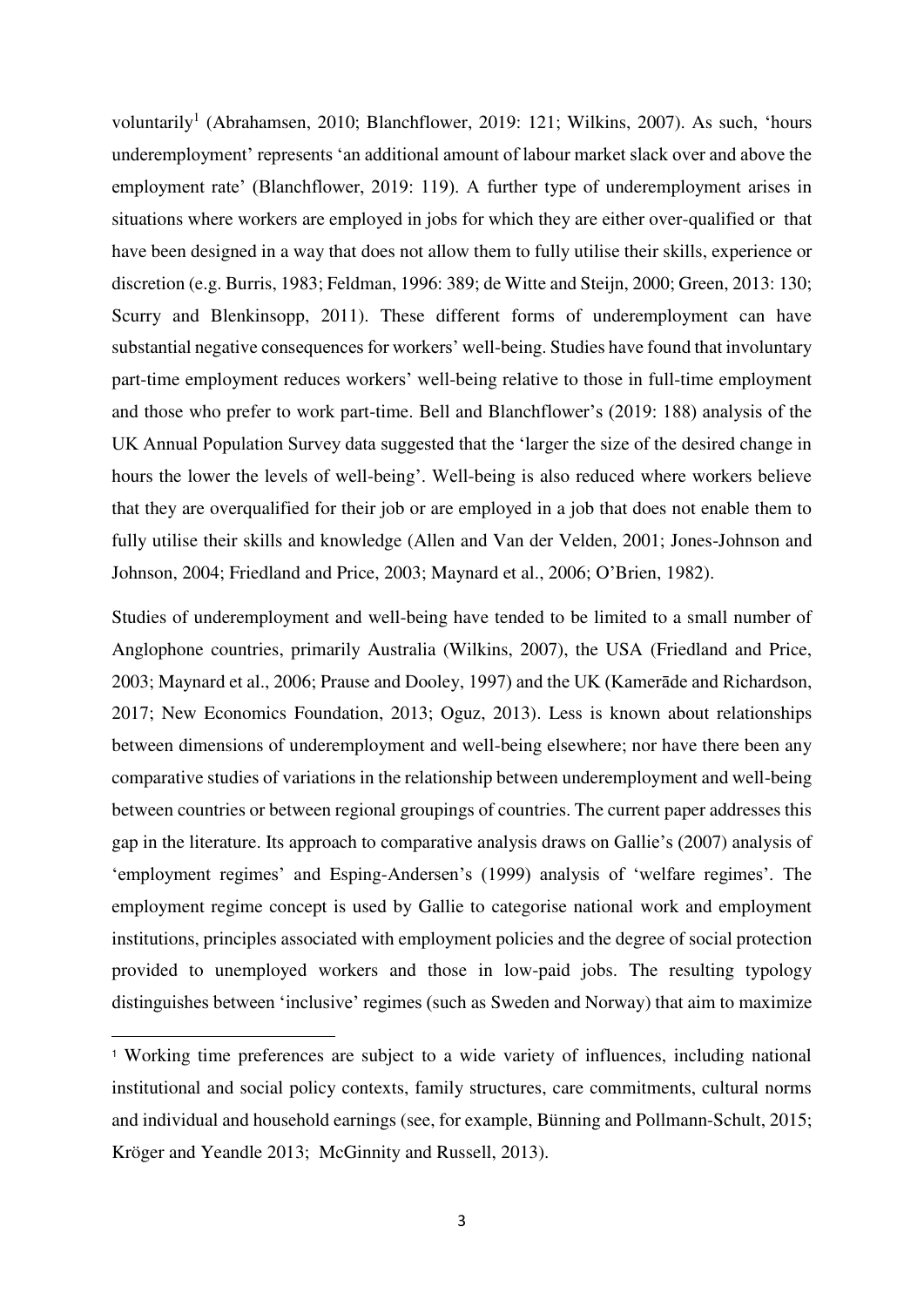employment levels and extend employment rights across the labour force, 'dualist' regimes (such as Germany) in which overall employment levels are considered less important and which extend strong employment rights only to 'core' workers (at the expense of those in the 'periphery'), and 'market' regimes (such as the UK), in which employment rights and welfare protection are minimal<sup>2</sup>. Regime differences reflect differences in the strength of organised labour and the extent to which trade unions are able to influence governments and employers. Inclusive regimes are characterised by trade unions that push for high employment, strong social protections and relatively compressed wage structures, encouraging the development of policies that help women to enter and remain in employment, encompassing safety nets and limited intra-workforce differences. Inclusive regimes are also characterised by extensive opportunities for workers to engage in lifelong learning and forms of work organisation that enable workers to exercise their discretion (Gallie, 2007: 28-29). In dualist regimes, union power is derived from the core workforce, which in turn provides the focus for union efforts to push for stronger rights and protections. Social protection for other workers is likely to be weaker and polices to support work-family balance and women's participation in employment less developed than in inclusive regimes. Finally, in market regimes, trade unions have little involvement in decision-making, policy makers tend to focus on sharpening market mechanisms and social protections are relatively weak, particularly for vulnerable groups.

There is a correspondence between the 'market', 'dualist' and 'inclusive' employment regimes posited by Gallie and the 'liberal', 'conservative' and social democratic'. welfare regime models initially conceived by Esping-Andersen (1990, 1999). Liberal welfare states (corresponding to market employment regimes) are associated with modest and often meanstested state benefits with strict eligibility rules (generally focusing on low-income groups). Conservative welfare regimes, as exemplified by France, Austria and Germany (also examples of dualist employment regimes), are oriented to the preservation of 'traditional' family structures and the needs of (mainly male) workers in regular forms of employment and maintain a division between 'outsiders' and 'insiders'. The final type of welfare regime,

<u>.</u>

<sup>&</sup>lt;sup>2</sup> An alternative 'varieties of capitalism' approach to comparative institutional analysis, originating with Hall and Soskice (2001), treats countries associated with Gallie's dualist and inclusive regimes as examples of 'coordinated market economies'. There are, however, important differences between these countries in relation to their labour markets and social policies, which the employment regimes conceptualisation enables us to examine.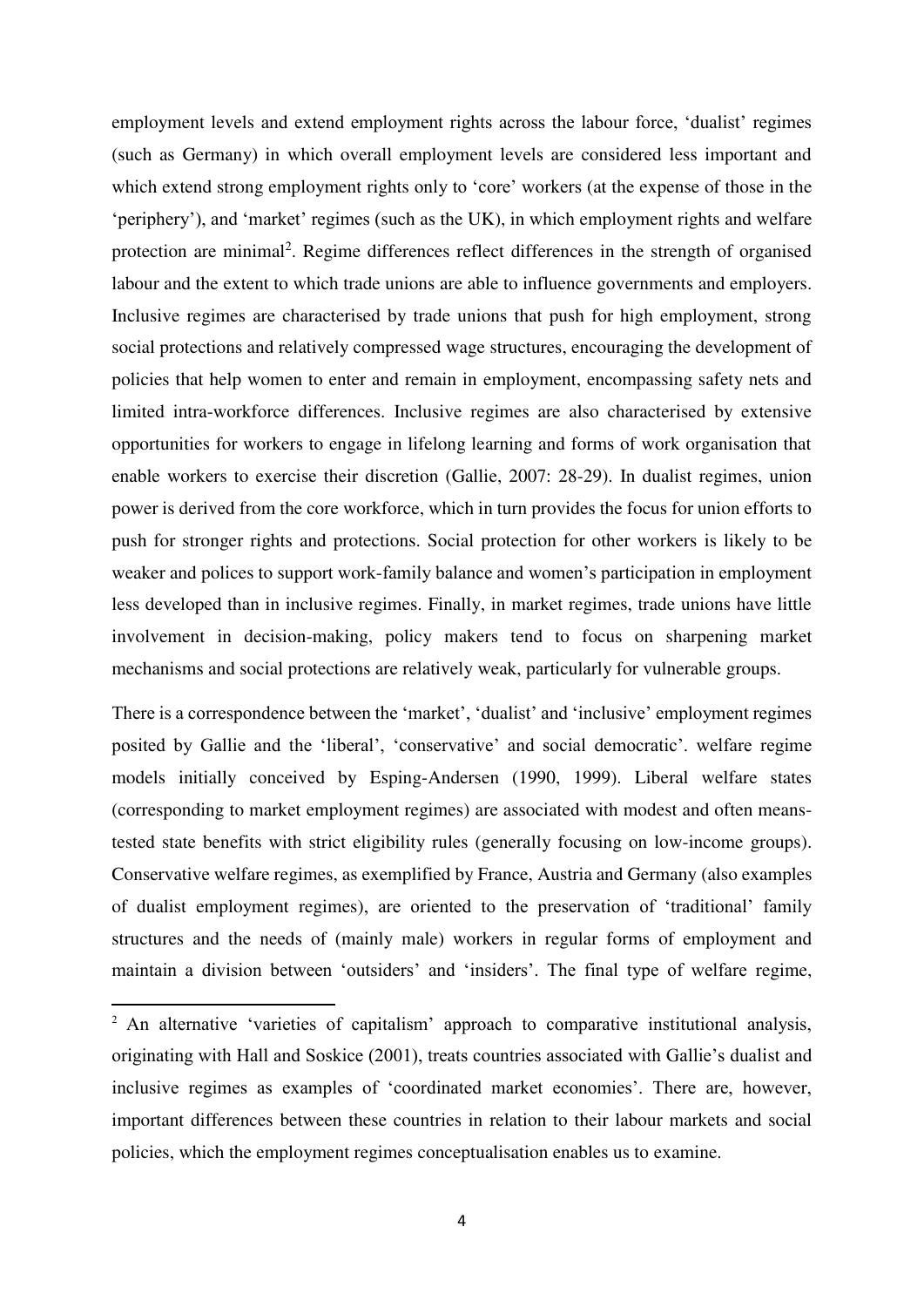associated with the Scandinavian economies (the exemplars of the inclusive employment regime), aims to reduce inequality by limiting the importance of class, occupation and gender in relation to access to the welfare state and supporting high levels of employment though active labour market programmes and lifelong learning. Poverty risks in these countries are comparatively low (Gallie, 2007: 31).

Esping-Andersen's typology has been extended to include a 'Mediterranean regime' (Ferragina et al., 2013, 2013; Ferrera, 1996), characterised by limited social insurance coverage, benefits that are proportional to contributions, and an emphasis on family-provided support. Although the share of part-time work in total employment tends to be comparatively small in the countries associated with this regime type, the proportion of part-time workers who are involuntarily in this form of employment tends to be much larger than elsewhere in Europe (Sola et al., 2013).

Regime differences may have implications for experiences of underemployment and its consequences for workers' well-being. One important difference concerns the coverage and level of social insurance. Russell et al. (2013) found that the superior social security systems in countries associated with the inclusive employment regime category cushioned the impact of the post-2008 economic crisis on *unemployed* workers. Relatedly, as welfare states influence the extent to which workers' livelihoods are dependent on involvement in paid work, social protections may mitigate the negative financial consequences of involuntary underemployment, with potential consequences for workers' well-being. Poverty risks are particularly high for workers in involuntary part-time employment and the probability that parttime workers will be in low-paid work is highest in Mediterranean countries, which also have the highest rates of involuntary part-time employment (Horemans and Marx, 2013). Social transfers can counteract poverty risks to an extent, but this is most apparent in countries associated with the inclusive employment regime type. Denmark and Sweden provide unemployment insurance for involuntary part-time workers, which may lessen the financial penalties and strain associated with 'hours underemployment' (Schmid and Wagner, 2017: 34) when compared with countries that do not offer such support. All other things being equal, it is plausible that less financial strain, relative to equivalent workers in other countries, will be associated with higher levels of well-being. Inclusive regime countries also lead the EU in relation to 'social investment' policies, such as lifelong learning and active labour market policies, that support labour market transitions (Hemerijck, 2015; Schmid, 2011). They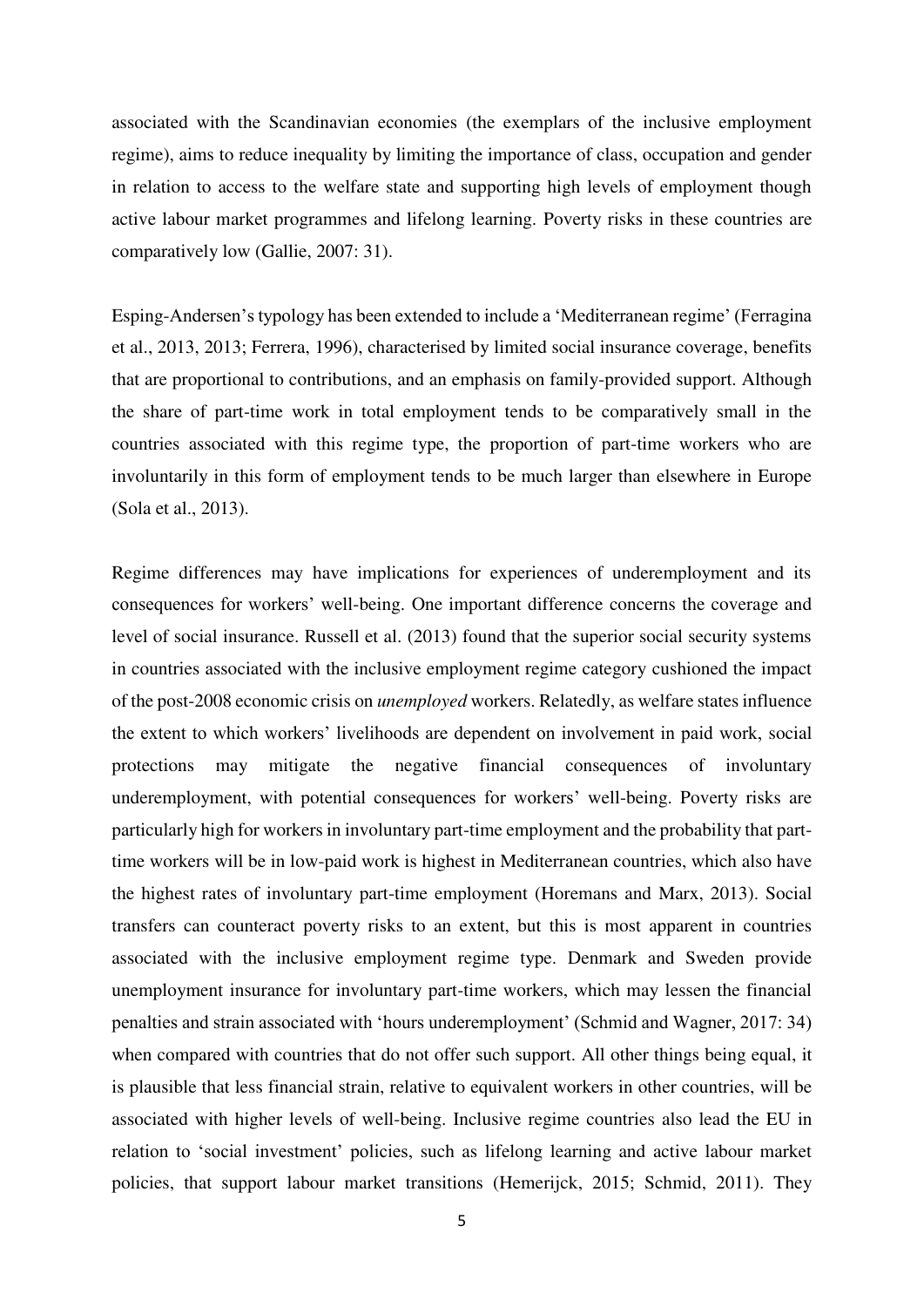therefore tend to score highly on Eurofound's 'prospects index' (Eurofound, 2017: 92), which combines measures of employment status, job security and career prospects to provide countries with an overall prospects score. Mediterranean economies, by contrast, tend to have the lowest scores on this index, which implies that underemployed workers might face greater difficulty in progressing to better jobs. These considerations lead to the following three hypotheses:

H1: Underemployment has a negative impact on workers' well-being.

H2: The negative consequences of hours underemployment for workers' well-being are less severe in inclusive employment regime economies than elsewhere.

H3: The negative consequences of hours underemployment for workers' well-being are more severe in Mediterranean regime economies than elsewhere

Regime differences also have potential implications for the well-being related consequences of skill underutilisation. Evidence from the European Working Conditions Surveys and detailed studies of occupations suggest that task discretion and opportunities for workers to develop themselves in their job tend to be more substantial in countries associated with the inclusive regime than elsewhere in the EU (Gallie, 2009; Lloyd and Payne, 2016). It is possible that opportunities for self-development and training will mitigate the negative consequences of 'skills underemployment' for well-being, to the extent that workers identify a realistic prospect of ultimately moving to a job for which they feel better suited. Furthermore, there is evidence that job autonomy can mitigate the negative impact of overqualification on well-being (Wu et al., 2015), which leads us to expect that any negative consequences of skills under-employment for well-being will be weaker in inclusive regime economies compared to elsewhere. Thus, we hypothesise that:

H4: The negative consequences of skill under-utilisation for workers' well-being are less severe in inclusive employment regime economies than elsewhere.

Recent research by Kamerāde and Richardson (2017) has drawn attention to the possibility that experiences of underemployment will differ between men and women. Examining evidence from the UK, they find that underemployment is most common in female-dominated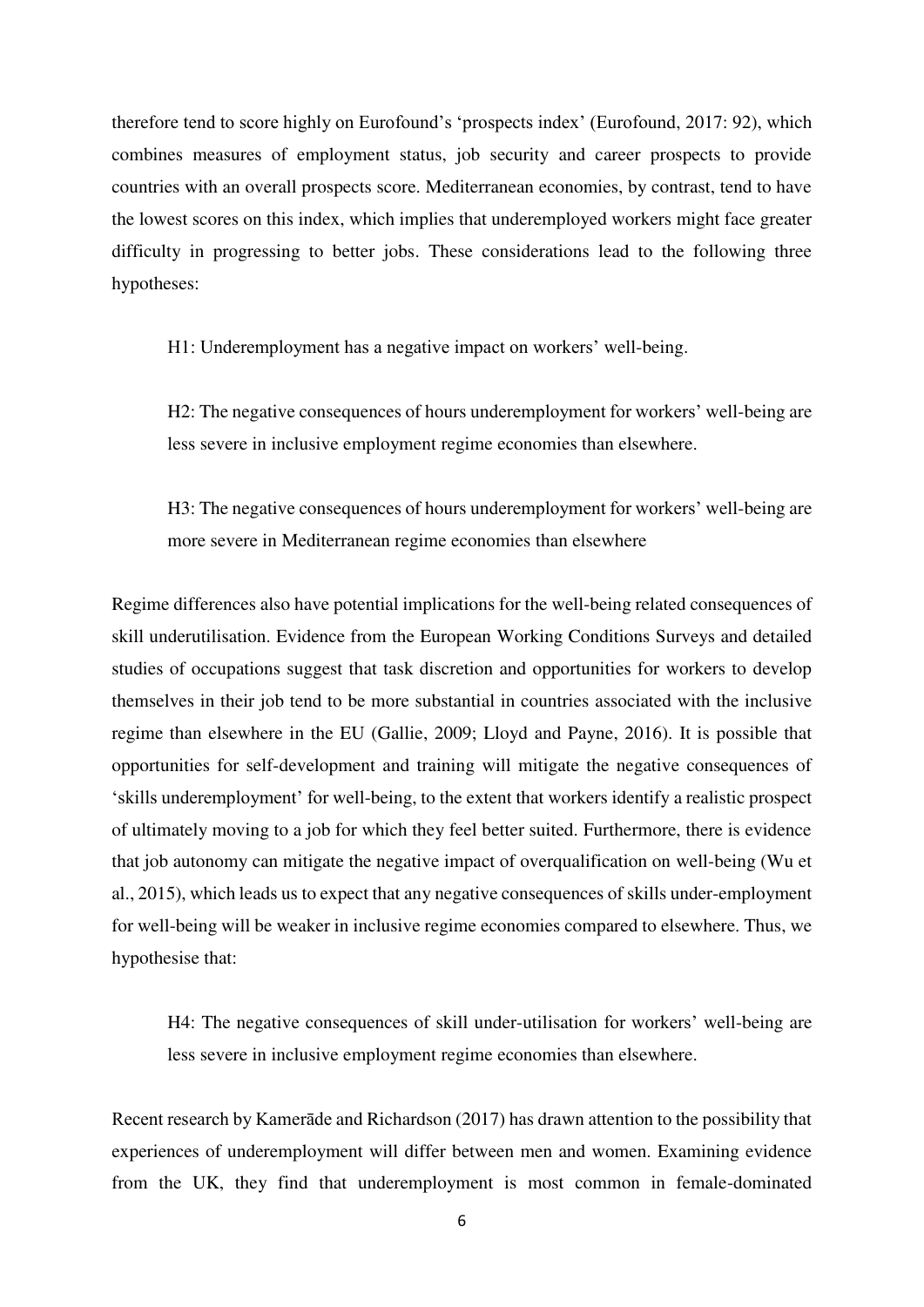occupations and that the negative consequences of underemployment are greater for women than men when employees with relatively long tenures are compared. With regard to the influence of regimes, it is possible that the equality-promoting characteristics of inclusive regimes result in similar well-being experiences for underemployed men and women. Employment regimes theory predicts that differences between men and women will also be small in market regimes, assuming similar levels of qualification (Gallie, 2007: 19). By contrast, dualist and Mediterranean regimes, which are less supportive of women's participation in employment and which therefore limit women's choices relative to men, might lead to differences in the well-being related consequences of underemployment, particularly in relation to hours underemployment (given that men may find it easier than women to improve upon their circumstances). Our fifth and sixth hypotheses, therefore, are that:

H5: The experiences of men and women in relation to hours underemployment and well-being will be more similar in inclusive and market regimes than elsewhere.

H6: Any negative consequences of hours underemployment will be greater for women than for men in the dualist and Mediterranean regimes.

#### **3. Data and methods**

The findings are derived from the 2015 European Working Conditions Survey, a representative survey of people aged 15 or more (16 in the case of Spain, the UK and Norway) who are in paid employment for at least one hour per week. The EWCS was first conducted in 1990 and has since been repeated every five years, with a large number of questions on skills, job expectations, employment conditions and training which are consistent and comparable over time and between countries. The survey aims to collect data from at least 1000 employees in each country, but some countries collect data from considerably more respondents. The 2015 survey covered the EU27, Norway, Croatia, the former Yugoslav Republic of Macedonia, Turkey, Albania, Montenegro and Kosovo (35 countries in total). The total sample size was 43,850 individuals.

Following Gallie (2007), we grouped the countries covered by the 2015 EWCS into 'employment regimes' that are commonly argued to share institutional traits and that tend to be geographically clustered. The 'dualist regime' comprises Austria, Belgium, France and, Germany. The 'inclusive regime' consists of Denmark, Sweden and Norway. Ireland and the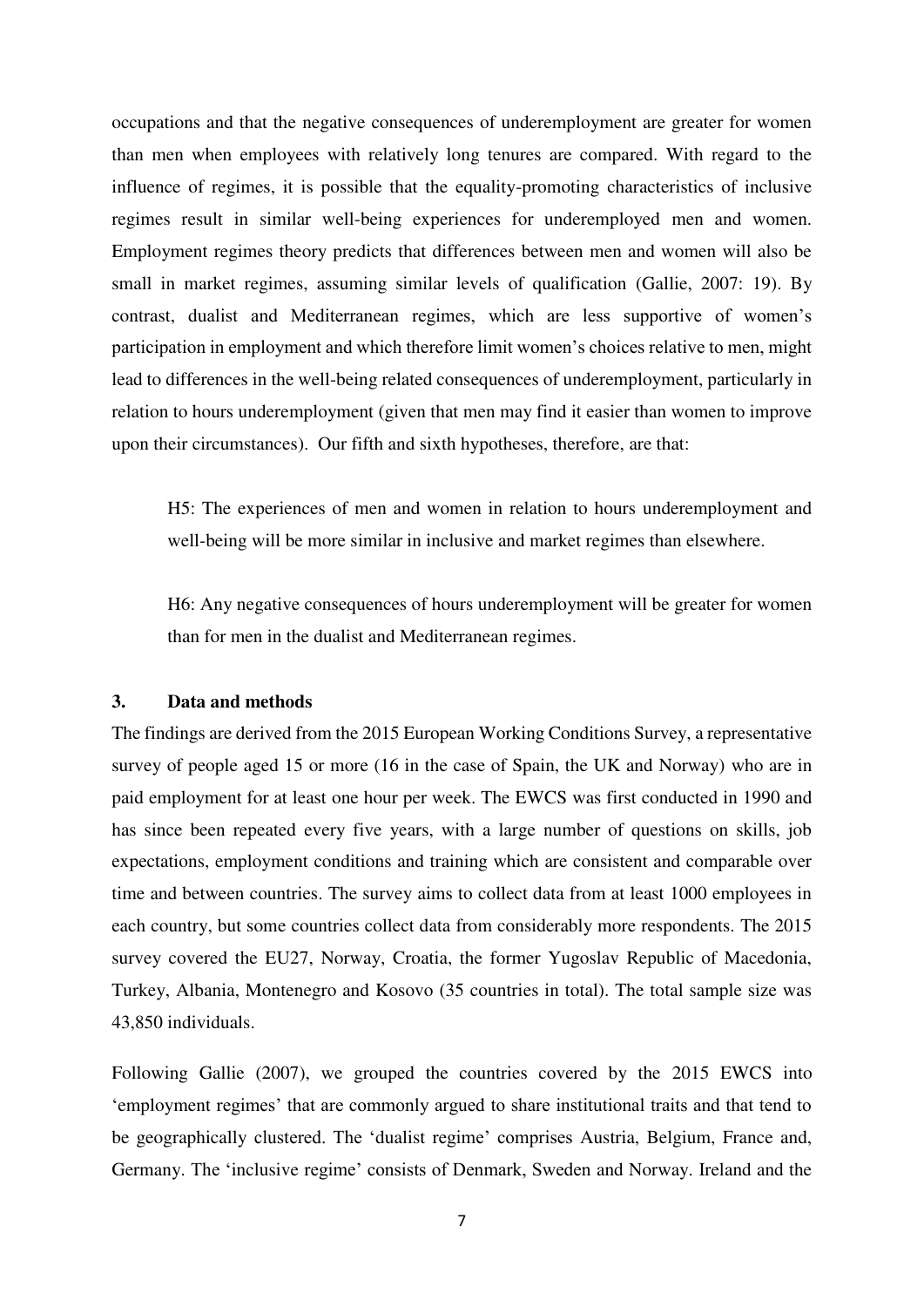UK together represent the 'market regime'. We also include a 'Mediterranean regime' composed of Greece, Spain, Italy and Portugal (Ferragina et al., 2013; Ferrera, 1996). Although some contributions to the international comparative political economy literature (e.g., King, 2007) identify a Central and Eastern European (CEE) regime, we have not included CEE economies in this paper. The number of countries within Central and Eastern Europe is relatively large and includes Vizegrad, Baltic and Balkan economies that differ substantially in terms of their welfare provision and institutions (Bohle and Greskovits, 2007). The analysis is therefore restricted to countries in the EU15. We present findings for each employment regime, in each case reporting findings for men and women separately. The findings relate to employees and therefore exclude the self-employed.

We do not assume that the regimes are necessarily internally coherent. The clusters into which countries are grouped are dependent on the indicators that are used to group them and can change over time as a consequence of policy reforms (Seeleib-Kaiser, 2016, Ferragina et al., 2015). Our analysis of employment regime clusters is therefore supported by an analysis of within cluster differences, in order to assess the consistency of findings across countries associated with particular regimes.

The models estimate the relationship between well-being and five variables that relate to different dimensions of underemployment. The first two variables give an indication of the level of hours underemployment experienced. The remaining variables provide measures of the under-utilisations of workers' skills and knowledge (summary statistics of these variables broken down by regime and a correlation matrix are shown in Tables 1A and 1B):

# Time based measures of underemployment:

Q24 of the EWCS asks workers 'how many hours do you usually work per week in your main paid job?'. The survey also asks 'provided that you could make a free choice regarding your working hours and taking into account the need to earn a living: how many hours per week would you prefer to work at present?' (Q25). Participants can either choose the number of hours they currently work or give a different number. Using this information, we created two variables to measure time-based underemployment:

*Underemployment 1-10 hours*, which relates to workers who would prefer to work between one and 10 hours more per week than they currently do.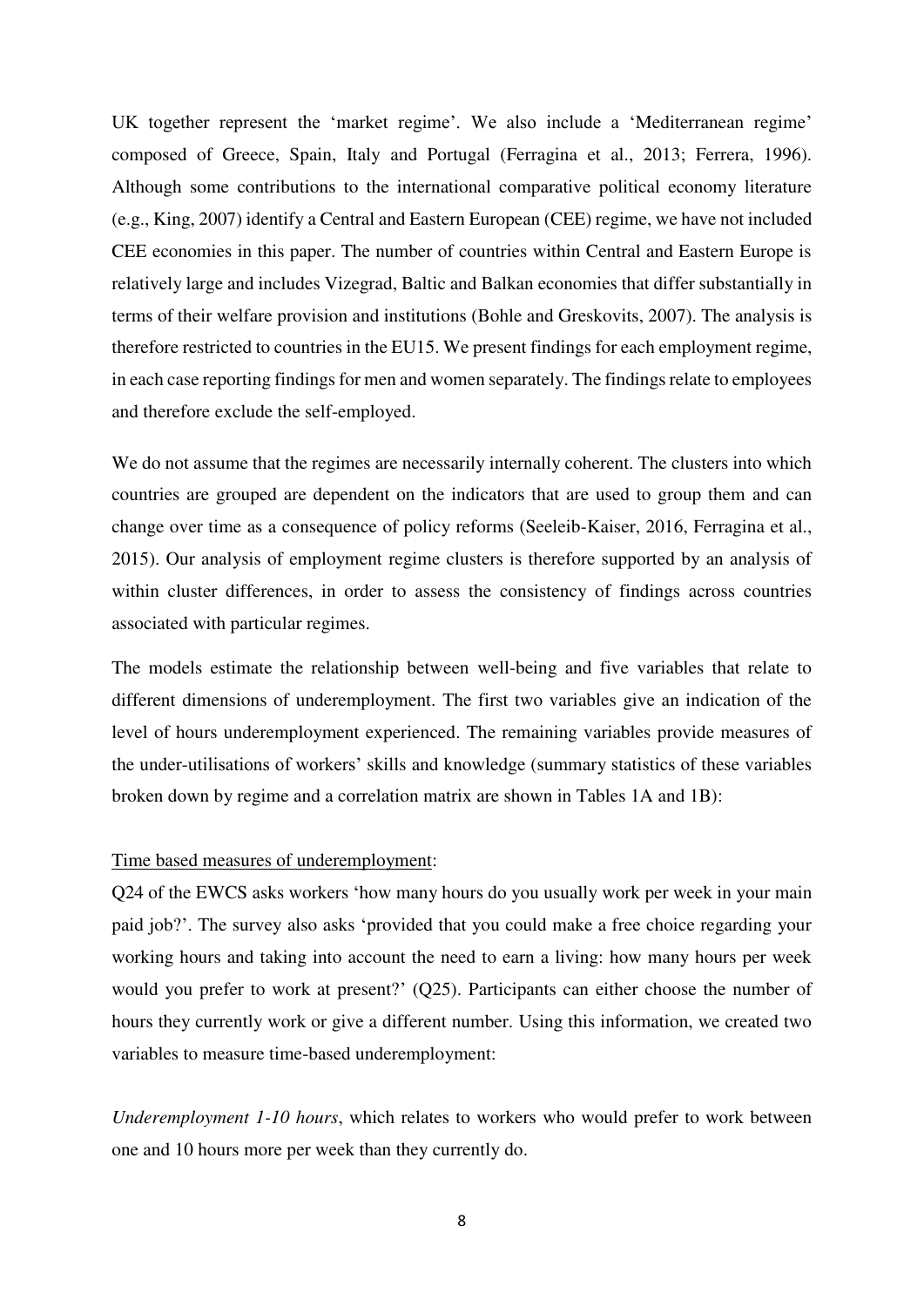*Underemployment 11 or more hours*, which relates to workers who would prefer to work more than 10 hours a week more than they currently do.

The models also include two variables that relate to 'overemployment', comparing workers who work between one and 10 hours more than they would like (*Works 1-10 hours more than preferred*) and those who work 11 or more hours more than they would prefer (*Works 11+ hours more than preferred*). It is necessary to include these variables as independent variables since, as shown in the analysis, the overemployment effect is in the same direction as the underemployment effect (i.e. they both negatively impact on employee well-being). Thus, if overemployment is omitted from the models, our reference category with respect to underemployment includes overemployment, which causes underemployment in terms of hours to appear insignificant. This is clearly a misspecification in the model and produces a spurious result. Therefore, it is essential to maintain 'working preferred hours' as the reference category, which implies that we need to include both underemployment and overemployment in the models.

# Under-utilisation measures of underemployment:

The EWCS also includes questions that enable us to create the following under-utilisation measures of underemployment:

*Under-engaged*, which relates to workers who responded negatively to the following statement (Q89e in the EWCS): *The organisation I work for motivates me to give my best job performance.* These are workers who feel that they are performing at a level lower than their capabilities would allow.

*Overskilled*: this variable is derived from O64 of the EWCS, which asks workers to describe their skills in relation to their current job. Participants were asked to select one response from 'I need further training to cope well with my duties', 'my present skills correspond well with my duties', and 'I have the skills to cope with more demanding duties'. We use the last of these as a measure of skill underutilisation.

*Overskilled and no prospects*, which relates to workers who said that they had the skills to cope with more demanding duties than were required in their current job *and* who responded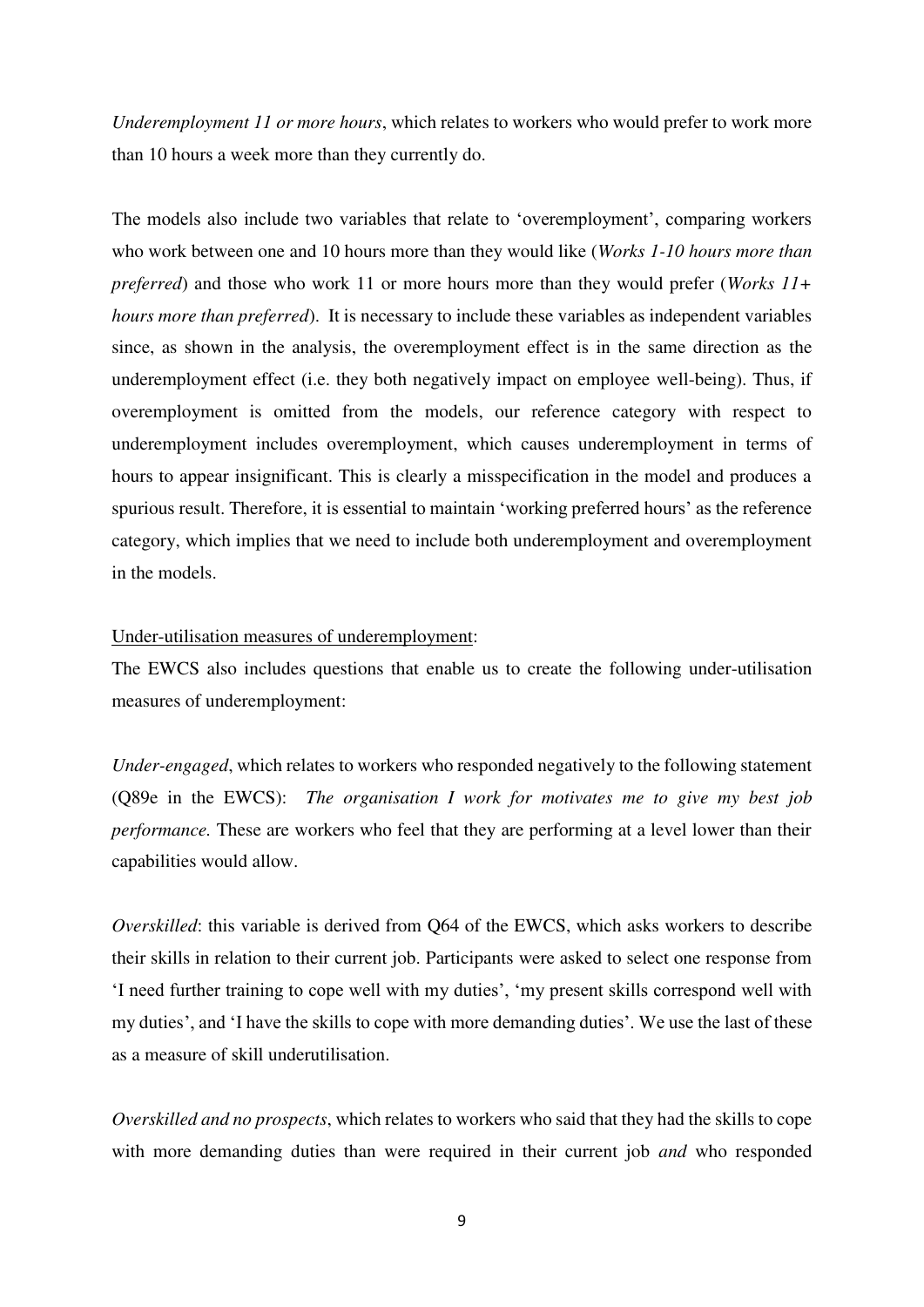negatively to a question (Q89b) that asked them about their perception of their prospects for career advancement ('My job offers good prospects for career advancement').

## Dependent and control variables

The well-being variable is derived from Q87 of the EWCS, which comprises the World Health Organisation's well-being index (WHO-5). The question asks participants to indicate for each of five statements 'which is the closest to how you have been feeling over the last two weeks?'. The statements are: 'I have felt cheerful and in good spirits'; 'I have felt calm and relaxed', 'I have felt active and vigorous'; 'I woke up feeling fresh and rested'; 'My daily life has been filled with things that interest me'. For each statement, participants were asked to select one of six possible responses (excluding 'don't know'): 'all of the time', 'most of the time', 'more than half the time', 'less than half the time', 'some of the time' and 'at no time'. For our analysis, the scaled responses to this question were recoded and added together to form a scale ranging from 0 if all the answers were completely negative to 25 if all the answers were completely positive. Thus, higher scores represent higher well-being. The Cronbach's alpha score for the well-being measure was 0.87.

The tables present findings for all workers and for men and women separately. The findings for all workers include a comparison of the overall well-being of men and women (men form the reference group for the comparison) while the separate findings for men and women show relationships between underemployment and well-being. Some studies have found a U-shaped association between individuals' subjective well-being and their age, in which well-being declines as individuals approach middle age and increases thereafter (e.g. Blanchflower and Oswald, 2008; Dolan, 2008). The models therefore control for workers' age, with workers aged 15- 29 years comprising the reference group for the age comparison. They also control for temporary contracts, on the assumption that they will be associated with greater subjective insecurity than permanent contracts and this might affect workers' well-being. In addition, the models control for workers' occupation. Some studies have also found that workers in higher level occupations tend to be less content than those in lower level occupations, possibly because of the demands associated with higher-level occupations and resulting anxiety (Green 2006: 162). In controlling for occupation, we have included variables based on the International Standard Classification of Occupations (ISCO), which is a classification system for which the International Labour Organisation (ILO) is responsible. ISCO arranges jobs into categories, at different levels of aggregation, according to duties and tasks undertaken by workers. Major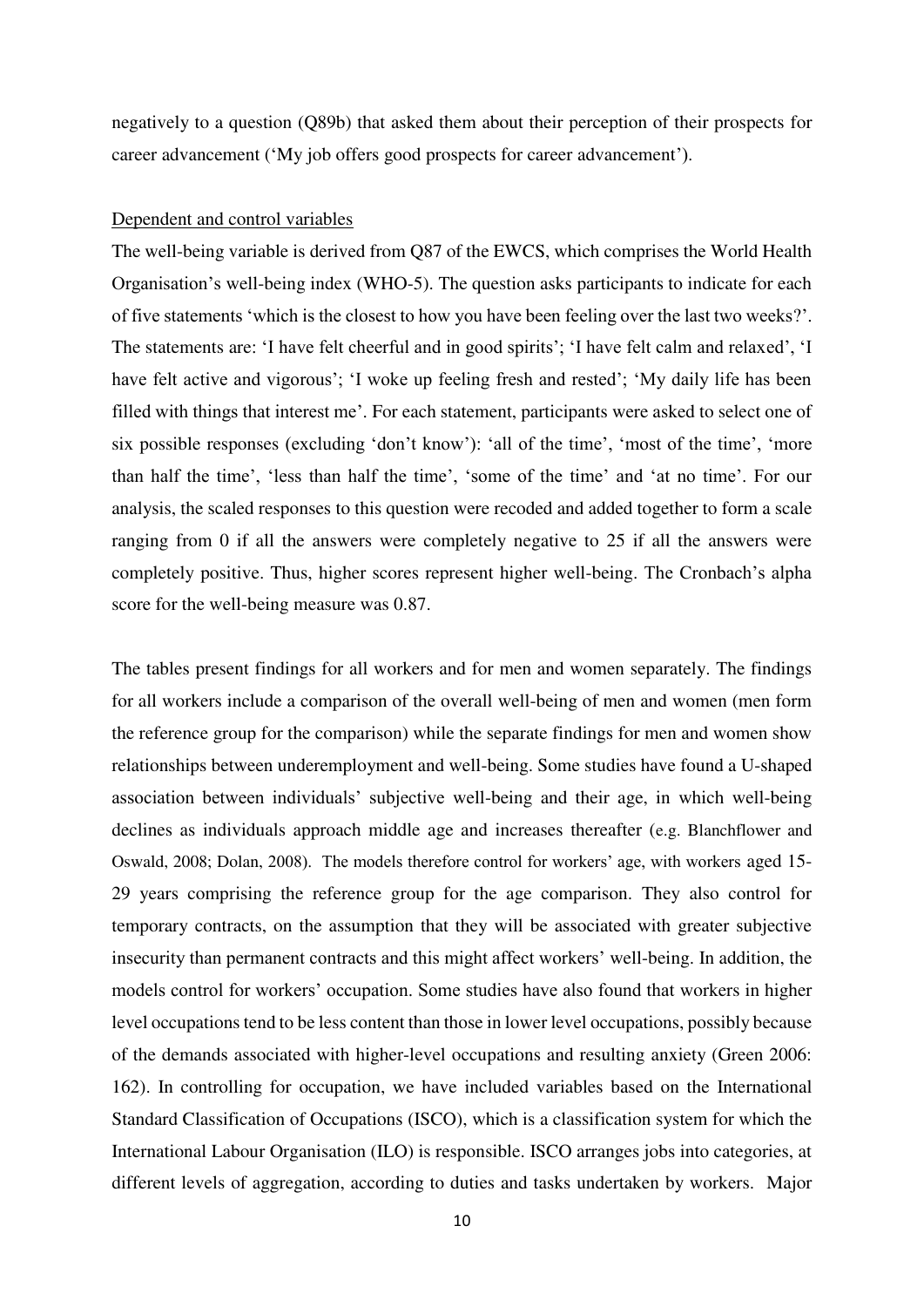occupational categories are associated with one of four levels of skill, ranging from performance of simple or routine manual or physical tasks (level 1) to complex decisionmaking, problem-solving or creativity (level 4). Occupations at levels 1 and 2, which together form the reference group for the analysis, are assumed to require primary or secondary education, but typically not tertiary education. Occupations at levels 3 and 4 typically require workers to have undertaken higher education (occupations in the level 4 category typically involve the longest periods of education and training and involve complex problem-solving and decision-making tasks).

# INSERT TABLE 1A, 1B and 1C ABOUT HERE

---------------------------------------

----------------------------------------

The method adopted to test the hypotheses is simple ordinary least squares (OLS) regression with controls (fixed effects) for regimes or countries. In all cases the models are weighted by the country level weight provided by Eurofound to take account of the different sample and country sizes in the dataset.

# **4. Findings**

We begin by presenting findings for the whole sample. Table 1A provides an overview of the percentage of underemployed and overemployed workers in each regime. The percentage of workers in hours under-employment is similar in each regime, although the distribution of workers across the two categories of hours underemployment varies. It should be borne in mind that the figures capture all employees who would prefer to work more hours, not simply those in involuntary part-time employment. Skill underutilisation appears to be most common in the market regime while over-employment appears to be most extensive in inclusive and market regimes. The percentage of workers who believe that their organisation does not motivate them is lowest in the inclusive regime and highest in the dualist regime, although the differences are not large. As shown in Table 1B, the mean well-being scores in the four regimes are very similar.

In order to enable an assessment of intra-regime differences and similarities concerning associations between underemployment and well-being, findings are reported controlling for individual regimes (Table 2) and then controlling for individual countries (Table 3). As some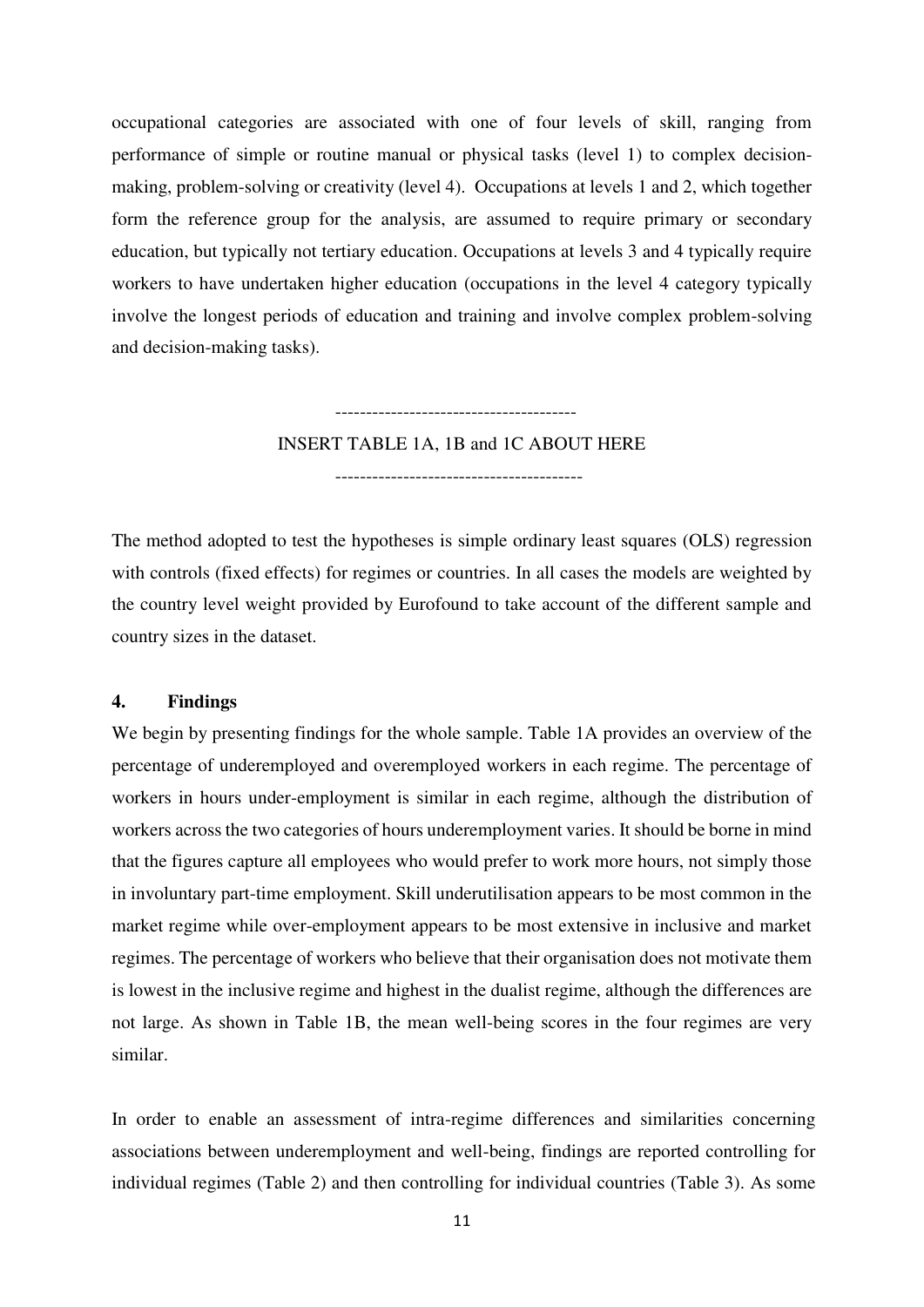of the underemployment variables become insignificant when we use a smaller sample (e.g., when breaking down by gender or into smaller sets of countries), we needed to check whether this was due to the reduction in sample size rather than a real change. To test for this, we estimated models (not reported here) using the full samples but interacting regime and gender with the underemployment variables in question. In no case did these models change any of the findings.

Taking Table 2 first, it can be seen that the overall well-being of workers in the dualist, inclusive and Mediterranean regimes is higher than in the market regime after controlling for the other factors in the model. It is also the case that the well-being of workers is highest in the Mediterranean regime overall, although men appear to fare slightly better than women. The findings demonstrate that all but one of our measures of under-employment are negatively associated with workers' well-being. The exception is the basic measure of the under-utilisation of workers' skills which, contrary to our expectations, is positively associated with well-being. The association becomes negative, however, when workers believe their career prospects to be poor. Workers who believe that their organisation does not motivate them to perform well also experience lower well-being. Indeed, the effect size for this form of underemployment is the largest overall.

Hours underemployment has a highly significant negative association with well-being, as does working more hours than desired. On average, women appear to have lower well-being than men while workers aged 15-29 years (the reference group) appear to have higher levels of wellbeing compared to older workers. In contrast to some previous studies, (e.g. Blanchflower and Oswald, 2008; Van Landeghem, 2012), we do not find a 'U-shaped' relationship between age and well-being. The results also suggest that workers in the highest-level occupations experience higher levels of well-being than those in lower-level occupations. However, analysing the results for women and men separately reveals that the positive association between occupation and well-being relates mainly to women.

INSERT TABLE 2 AND 3 ABOUT HERE

---------------------------------------------------------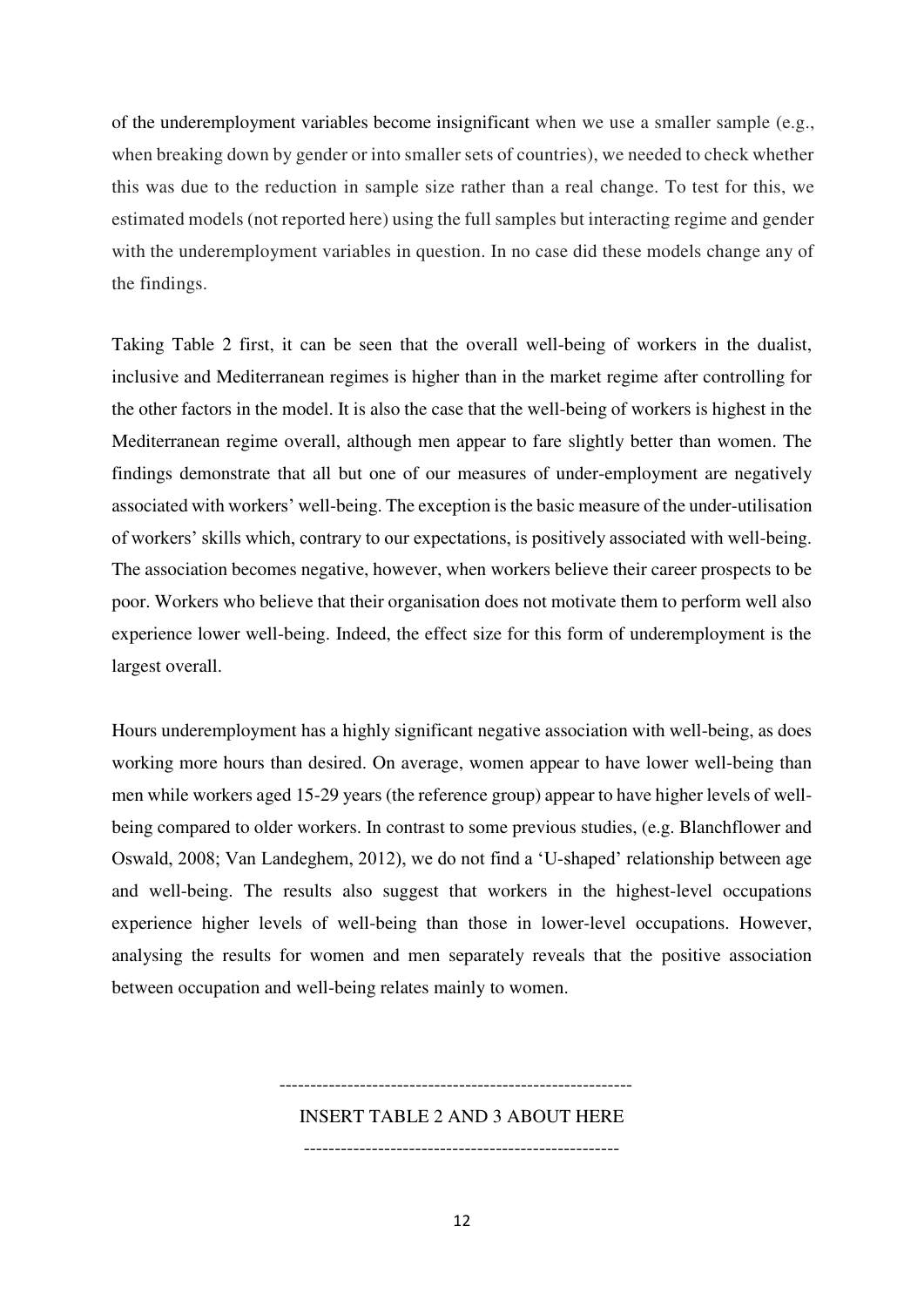The initial comparison of countries (Table 3) does not suggest a clear pattern, indicating that there is considerable variation within regimes with respect to well-being scores. Although average well-being appears to be higher in some countries when compared to Greece (the reference category), this does not hold true for all countries and is not consistent within regimes (for example, overall well-being is higher in Spain and lower in Italy). Furthermore, there are clear gender differences in some countries (Italy and Germany).

The models in Tables 2 and 3 provide only partial support for our first hypothesis that wellbeing is negatively affected by underemployment: hours-related underemployment and underengagement have clear negative impacts, but the effect of skill under-utilisation is negative only when workers believe that their prospects for career advancement are poor. We now discuss findings for the individual regimes, which will enable an assessment of our remaining hypotheses to be made.

# *Inclusive regime*

The findings for the inclusive regime (Table 4) again indicate a strong negative association between under-engagement of workers and their well-being, although the size of the coefficient is noticeably lower than for other regimes, pointing perhaps to compensating features of the work environment (such as work autonomy). The findings also show that skill under-utilisation is associated with lower well-being only when workers are pessimistic about their career prospects. Time-based underemployment appears to have much less of an effect in terms of the size of the coefficient or the significance level. Working 1-10 hours less than desired hours appears to reduce well-being, but the effect is weak and disappears when men and women are considered separately. By contrast, working longer hours than desired has a substantial negative association with well-being and this applies to all of the other regime models, whether examining the pooled data or findings for men and women separately. The results also indicate that workers aged 40 years or over experience higher well-being than the reference group of workers aged 15-29 years and that subjective well-being increases with age. When men and women are compared, however, it can be seen that the positive association becomes common to both only from the age of 50 years onwards. We also find that women in the inclusive regime experience lower levels of well-being than men, a finding that is consistent across all regimes. Skill level effects (measured by the ISCO-based skill levels) appear to be relatively weak, perhaps being indicative of the relatively egalitarian nature of the countries associated with the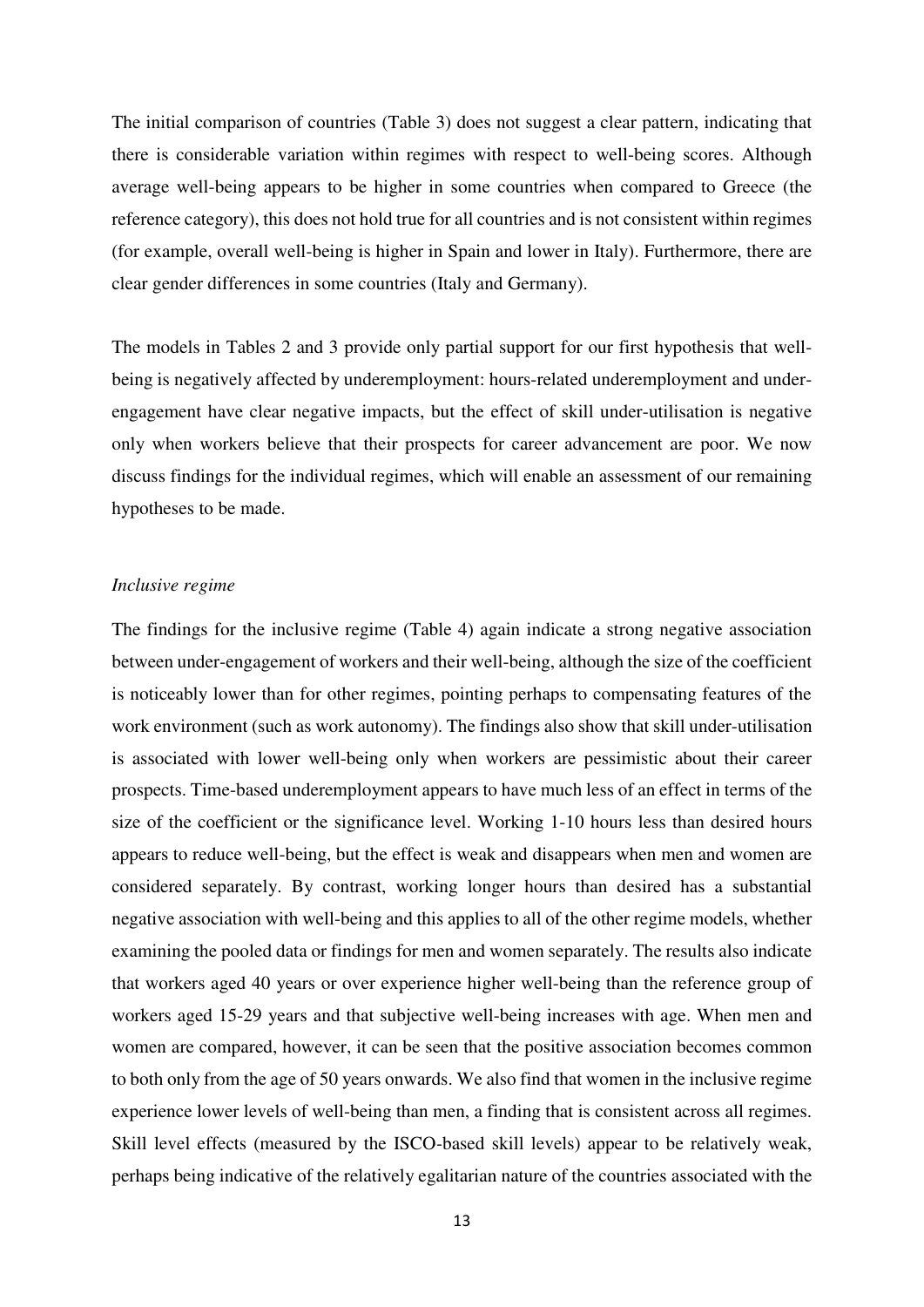inclusive regime. In addition, the results shed further light on intra-regime differences. When compared with their counterparts in Sweden (the reference country) employees in Denmark and Norway report higher levels of well-being, although the difference applies mainly to women.

# ---------------------------------------

# INSERT TABLE 4 ABOUT HERE

----------------------------------------

## *Market regime*

The market employment regime includes only two countries: the UK and Ireland. As was the case for the inclusive regime, the basic measure of skill underutilisation is positively associated with well-being, becoming negative where workers believe their career prospects to be poor. Under-engagement has a strong negative relationship with well-being (measured by the size of the coefficient), particularly for women. Time-based underemployment has a statistically significant negative effect if more than 10 additional hours are desired, although it appears to be only men who are affected by this. A striking finding is that the average well-being of workers in the UK is much lower than that reported by workers in Ireland, a finding that holds for both women and men (although women in market regime economies experience lower levels of well-being than men after controlling for other factors).

----------------------------------------

# INSERT TABLE 5 ABOUT HERE

----------------------------------------

# *Dualist regime*

The results for the dualist regime are consistent with those for the inclusive and market regimes as far as the first two measures of under-utilisation are concerned. However, the negative association between skill under-utilisation in the presence of very limited career prospects and well-being does not achieve statistical significance for men.

Hours underemployment in the dualist regime is negatively associated with well-being, although it appears that women are most affected, particularly when more than 10 additional hours are desired. Once again working long hours is associated with lower well-being and we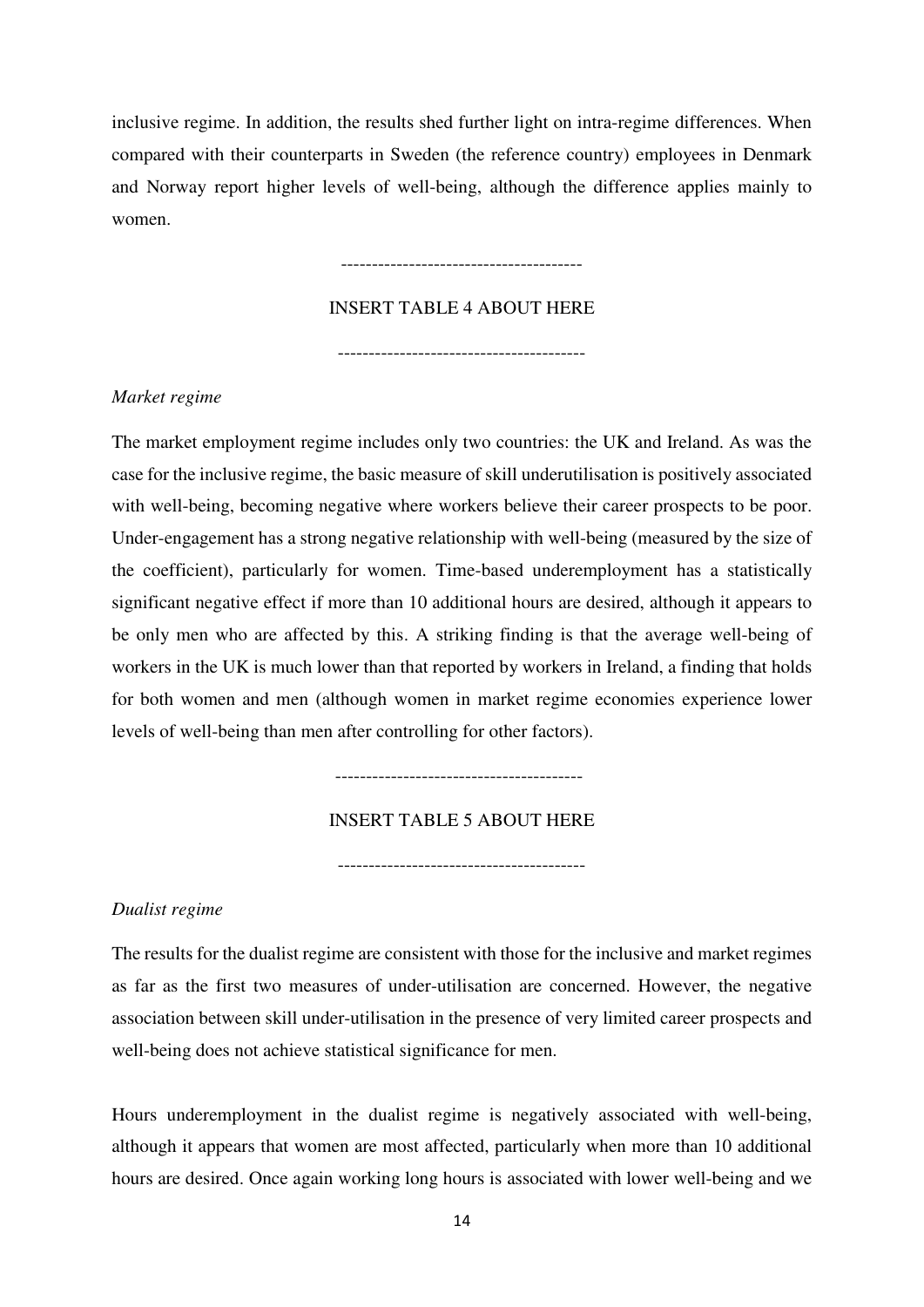again find that women tend to experience lower levels of well-being than men overall. The results also point to substantial intra-regime variations: average reported well-being in France is lower than that for the reference country (Belgium), whereas in Austria and Germany, wellbeing is higher, although the differences appear to be confined to women.

INSERT TABLE 6 ABOUT HERE

----------------------------------------

----------------------------------------

#### *Mediterranean regime*

Finally, we turn to the Mediterranean regime. The negative association between well-being and under-engagement is again clear, although the size of the coefficient is much larger for women than for men. Once again, we find a positive association between skill under-utilisation and well-being. However, although a perceived lack of career prospects does result in a negative association between skill under-utilisation and well-being, this mainly affects men. The findings demonstrate that there is a statistically significant negative association between wellbeing and hours underemployment, although the association relates to women and not to men. Once again, working more hours than desired has a substantial negative association with wellbeing. Furthermore, there is a marked negative association between age and well-being for both men and women: only in the Mediterranean regime does the size of the negative co-efficient consistently increase as workers age. We again find that women report lower overall levels of well-being when compared to men. As was the case for the analysis of the full sample, the reference country is Greece and the results demonstrate that average reported well-being in Portugal is higher in comparison for men and in Spain higher for both men and women.

INSERT TABLE 7 ABOUT HERE

-----------------------------------------

-----------------------------------------

**5. Conclusions** 

This paper has demonstrated the ways in which underemployment and the well-being of European workers are associated. A consistent finding across all regimes is that workers who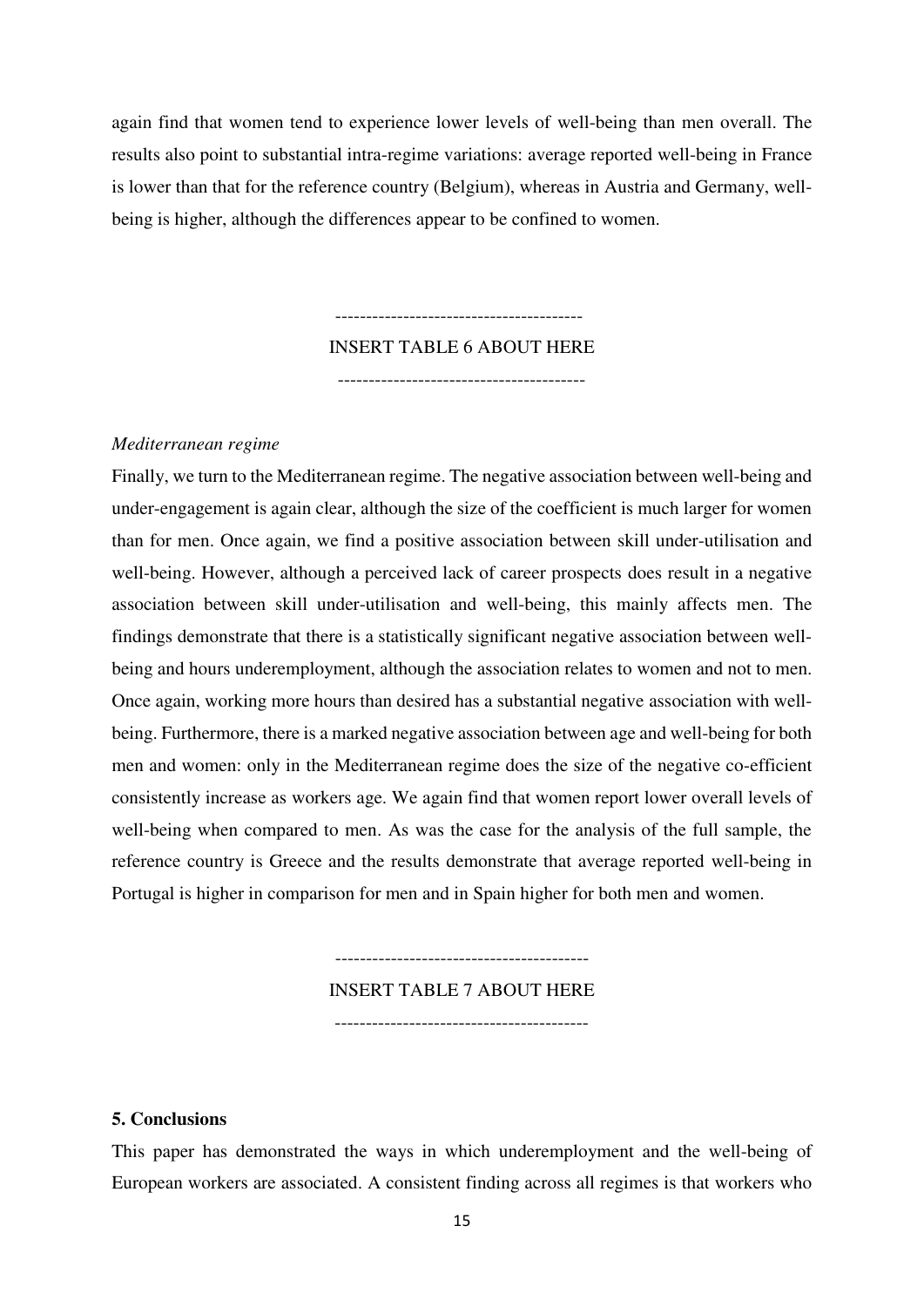feel that their employer does not motivate them to perform well in their jobs report lower levels of well-being than those who do feel motivated. This form of underemployment appears to have the strongest negative association with well-being, as measured by the size of its coefficient. Hours underemployment is also negatively associated with well-being, although the findings across regimes are inconsistent: for example, in the dualist and Mediterranean regimes it is mainly women who are affected whereas in the market regime men are more clearly affected (at higher levels of hours underemployment). By contrast, workers who believe they have the skills to cope with more demanding duties than are required in their job tend to have higher well-being. This is contrary to expectations based on previous studies (e.g. Allen and van der Velden, 2001; Maynard et al., 2006). One potential explanation relates to the measure that was used: the question asked workers whether they had the skills to cope with more demanding duties, as opposed to asking about the extent to which they made use of their skills and qualifications in their current job. It is possible that many workers who responded positively to the question were able to cope relatively easily with the demands of their job, which might have contributed positively to their well-being. The association between skill under-utilisation and well-being becomes negative, however, when workers believe that they have poor career prospects. This suggests that the consequences of skill under-utilisation are context dependent. Taken together, these findings provide mixed support for our first hypothesis, that underemployment has a negative impact on workers' well-being. The hypothesis is generally correct for under-engagement of workers and hours-related underemployment but is correct for skills underutilisation only when workers believe that their career does not offer them a means of improving their circumstances.

Our second hypothesis was that the negative consequences of hours underemployment for workers' well-being would be less severe in the inclusive employment regime than elsewhere. The findings support this hypothesis. Although the overall well-being of workers in inclusive regime countries is negatively affected by moderate hours underemployment, the strength of the association is relatively weak and becomes insignificant when women and men are compared separately. Furthermore, the sizes of the relevant coefficients are smaller than is the case in the other regimes. It is plausible that this reflects the cushioning effect of state-funded financial support for involuntary part-time workers (Schmid and Wagner, 2017) and thus points to the influence of the strong welfare states associated with inclusive regimes.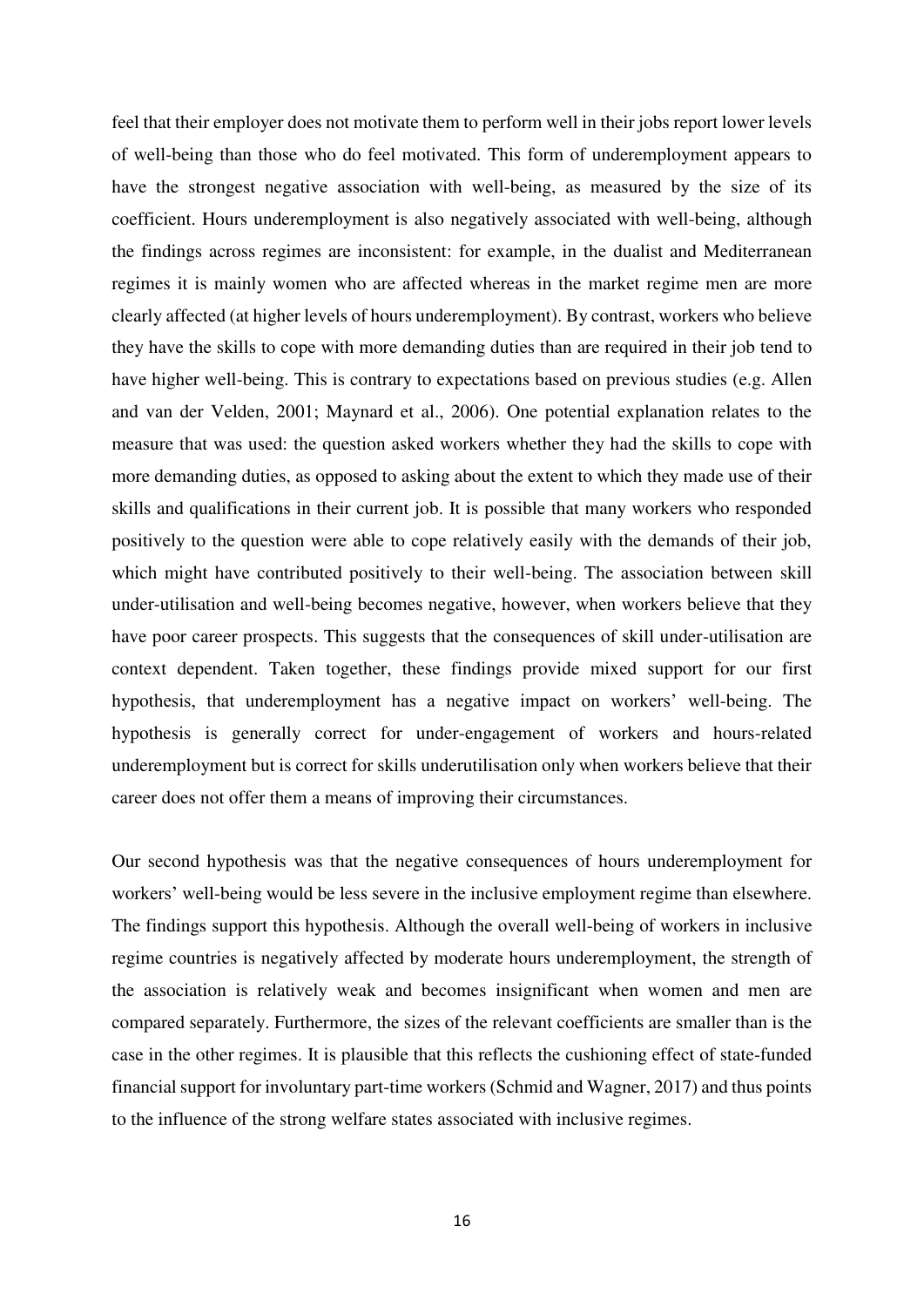The paper's third hypothesis was that the negative consequences of hours underemployment for workers' well-being would be more severe in Mediterranean regime economies than elsewhere. This proved not to be the case. Although statistically significant negative associations between hours under-employment and well-being were found in the Mediterranean regime economies, they were confined to women and the coefficients for the two levels of hours underemployment were largest overall in the dualist regime (and again larger for women than for men).

The fourth hypothesis was that negative consequences of skill under-utilisation for workers' well-being would be less severe in inclusive employment regime economies than elsewhere. This hypothesis was not supported. As noted, contrary to expectations, the main skill underutilisation variable was positively associated with well-being, with the strongest association found in the market regime. Although associations in all regimes became negative when workers thought their career prospects poor, the association was weakest in the Mediterranean regime economies. It is possible that the relatively high rates of unemployment experienced by these countries in the wake of the 2007-8 financial crisis have led to reduced expectations on the part of workers, moderating the consequences of poor career prospects for their well-being (for a related argument concerning the impact of the economic crisis on workers' perceptions, see Clark, 2011).

Our final two hypotheses related to gender differences across regimes in relation to hours underemployment and well-being. The fifth hypothesis was that the experiences of men and women in relation to hours underemployment and well-being would be more similar in inclusive and market regimes than in dualist and Mediterranean regimes. The findings support this hypothesis for inclusive regime countries but not for the market regime: the relationship between hours underemployment in the inclusive regimes was statistically insignificant for both men and women while elsewhere there were gender differences in relation to at least one of the two levels of hours underemployment. Our sixth hypothesis, that any negative consequences of hours underemployment would be greater for women than for men in dualist and Mediterranean regimes, was, however, fully supported.

Although the paper's primary focus is underemployment, it has also provided evidence relating to over-employment, in the sense of working more hours than are desired. This has been shown to have a substantial negative association with workers' well-being, regardless of the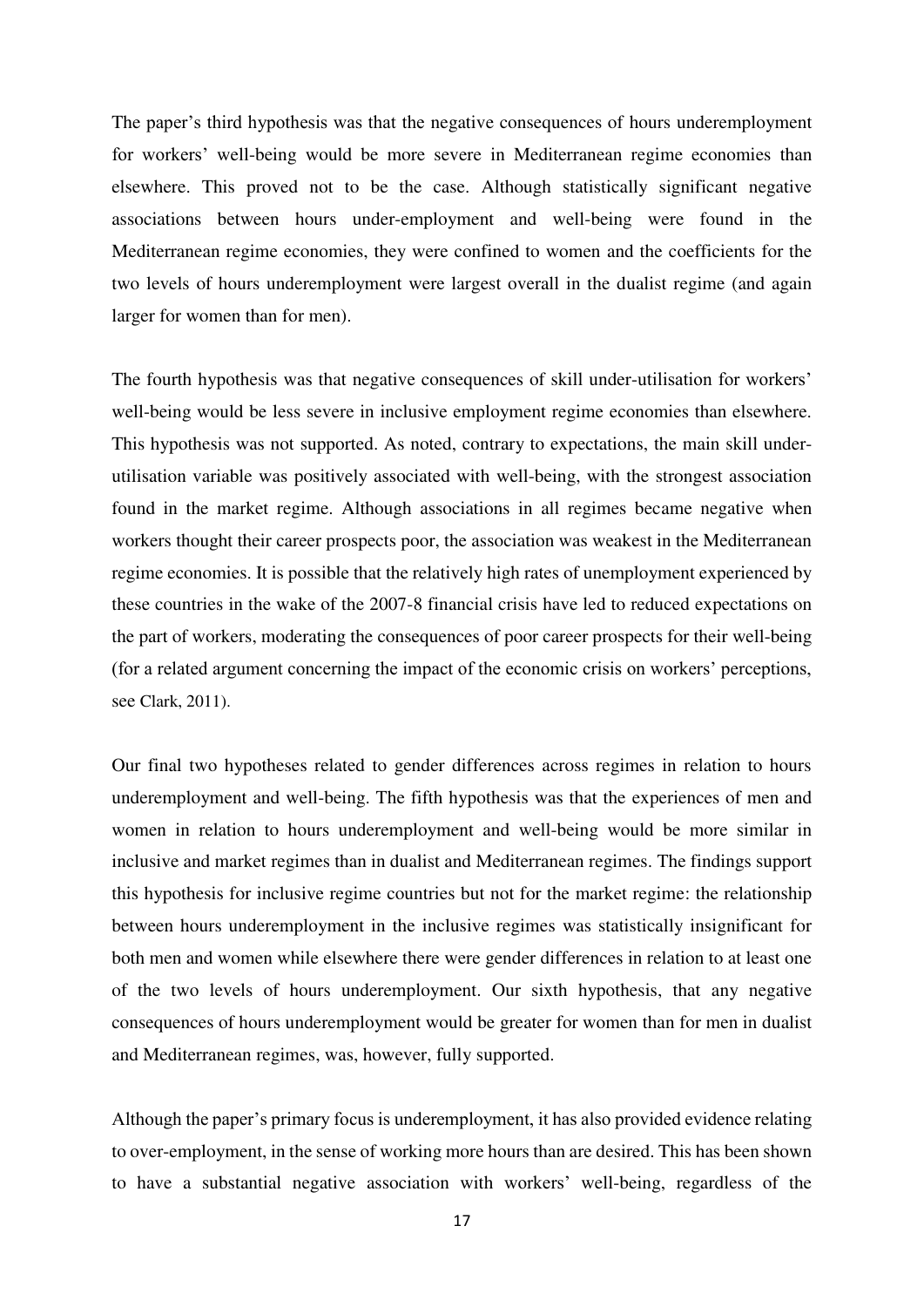employment regime in which they work. This paper's findings also, however, raise issues that relate to the internal consistency of welfare regimes, since it appears that workers in countries associated with specific regimes differ in terms of their average well-being. For example, wellbeing in Norway and Denmark is significantly higher than in Sweden, while Spain appears to be out of step with other Mediterranean regime countries in that average well-being appears to be much higher there. The dualist regime, by contrast, contains one country (France) in which average well-being is significantly lower than the reference country (Belgium), as well as countries in which well-being is significantly higher. These findings do not necessarily call into question the utility of categorising countries according to shared institutional characteristics but do indicate that socio-economic outcomes can differ markedly between countries associated with specific regimes.

The findings have implications for policy and practice. The lack of a negative association between hours underemployment and well-being in inclusive regime countries potentially points to the importance of income replacement benefits provided to workers who are in involuntary part-time employment and measures such as vocational education and training that support labour market transitions (Schmid, 2014) and help workers to find more adequate employment. The finding that skill underutilisation is negatively associated with well-being only when workers also believe their career prospects are poor further indicates the importance of measures to support mobility within external and internal labour markets. It is also reasonable to assume that workers who believe they have no prospects will be less motivated and potentially less productive. To that extent, employers might benefit from creating incompany pathways out of skills underemployment. Employers could also benefit from doing more to motivate their workforces, given the apparently deleterious consequences for employees' well-being when they believe that their employer does not encourage them to perform well at work.

Although the paper's findings suggest important regime-related differences in experiences of underemployment and their consequence for well-being, further work is required in order to explain these differences. The analysis contained within the paper is based on cross-sectional data and we are unable to demonstrate that underemployment has a negative causal impact on, as opposed to a negative association with, well-being. We cannot entirely rule out the possibility that poor subjective well-being leads workers to accept jobs that involve underemployment. Country and organisation-level studies would be valuable, in that they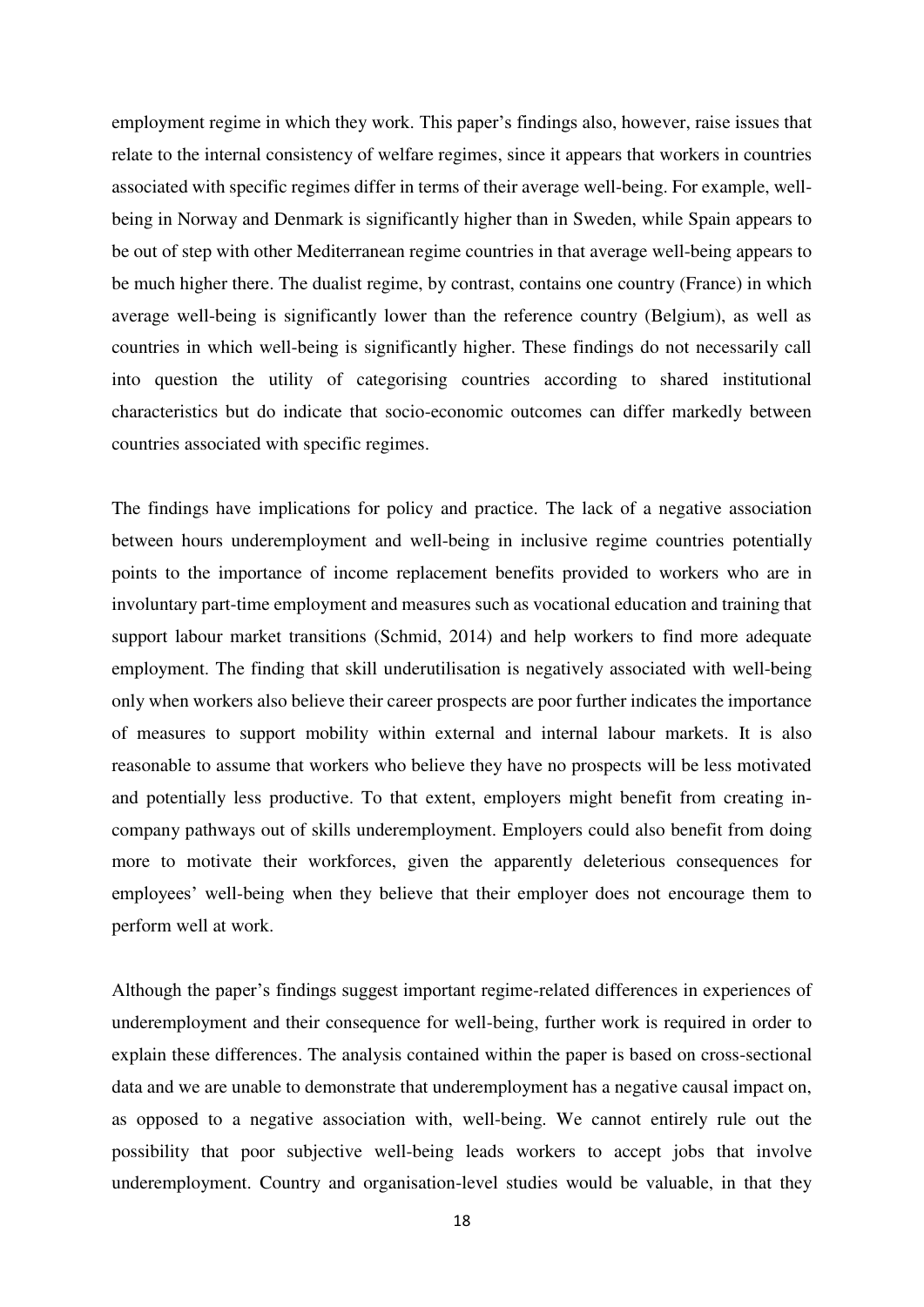would enable an investigation into the connections between national employment and welfare institutions, skill formation systems and forms of work organisation (as, for example, in Lloyd and Payne, 2016), relating these phenomena to lived experiences of under-employment. Dynamic analyses of employment or welfare regime change (as advocated by Ferragina et al., 2013) might also be beneficial, in that they might enable an understanding of how underemployment and well-being are affected by changes in social policy over time. Finally, the length of time for which workers are in involuntary part-time employment or in jobs that do not fully utilise their skills and knowledge might have implications for their well-being. Further research on this issue, and on workers' transitions between employment, unemployment and underemployment would be welcome.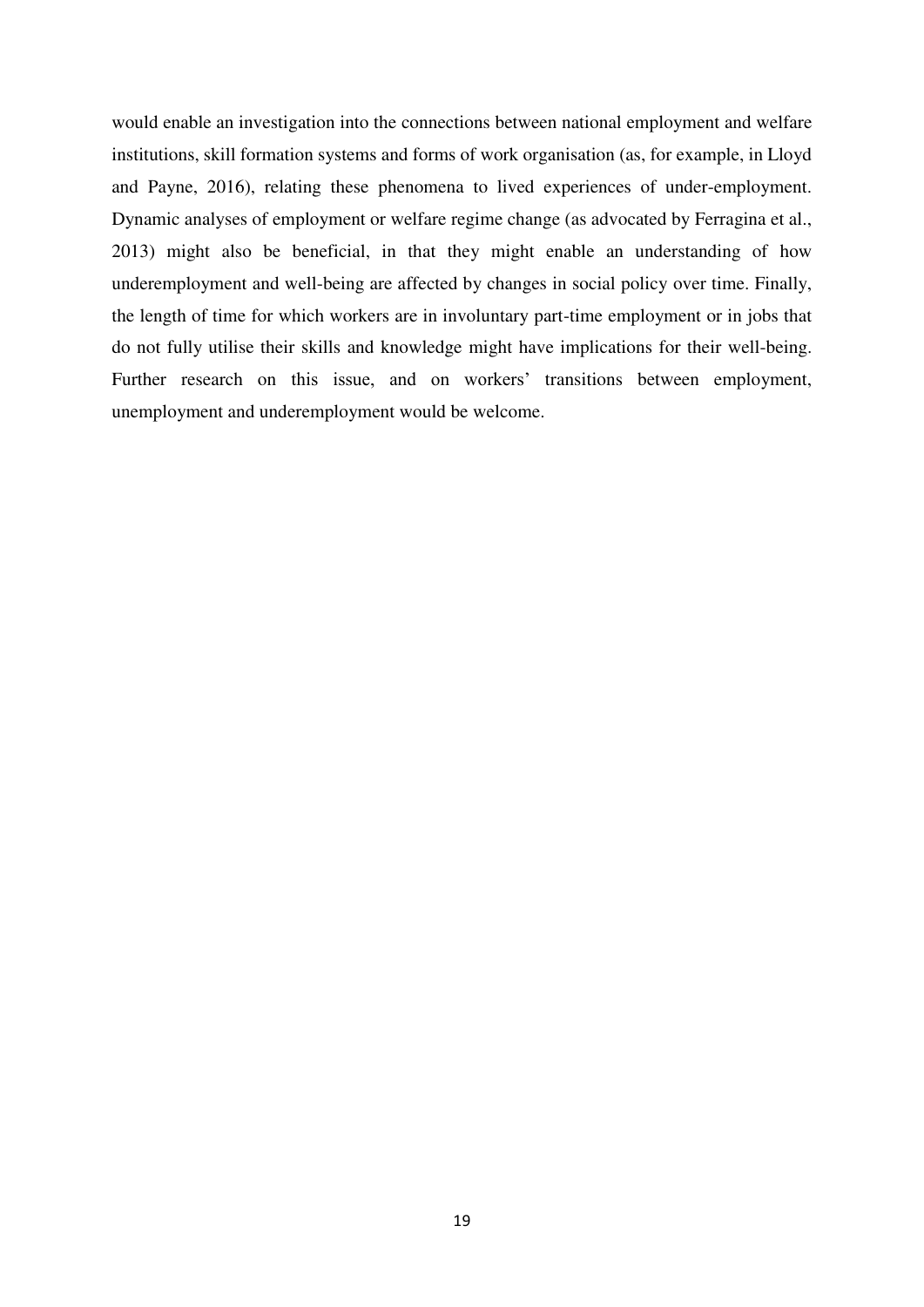## **References**

Abrahamsen B (2010) Employment status and commitment to work in professions. *Economic and Industrial Democracy* 31: 93-115.

Allen J and Van Der Velden R (2001) Educational mismatches versus skill mismatches: effects on wages, job satisfaction, and on-the-job search. *Oxford Economic Papers* 3: 343-542.

Blanchflower DG and Oswald AJ (2008) Is well-being U-shaped over the life cycle? *Social Science and Medicine*, 66: 1733-1749.

Bohle, D. and Greskovits, B. (2007) Neoliberalism, embedded neoliberalism and neocorporatism: Towards transnational capitalism in Central-Eastern Europe. *West European Politics*, 30, 3:.443-466.

Bünning M and Pollmann-Schult M (2015) Family policies and fathers' working hours: crossnational differences in the paternal labour supply. *Work, Employment and Society*, 30, 2: 256- 274.

Burris BH (1983) The human effects of underemployment. *Social Problems* 31(1): 96-110.

Clark AE (2011) Worker well-being in booms and busts. In: Gregg P and Wadsworth J (eds) *The Labour Market in Winter: The State of Working Britain.* Oxford: OUP.

De Witte M. and Steijn B (2000) Automation, job content and underemployment. *Work, Employment & Society* 14(2): 245-264.

Eurofound (2017), *Sixth European Working Conditions Survey – Overview report (2017 update)*, Publications Office of the European Union, Luxembourg.

Feldman DC (1996) [The nature, antecedents and consequences of underemployment.](http://jom.sagepub.com/content/22/3/385.short) *Journal of Management* 22(3): 385-407.

Ferragina, E., Seeleib-Kaiser, M. and Tomlinson, M. (2013) 'Unemployment protection and family policy at the turn of the  $21<sup>st</sup>$  century: a dynamic approach to welfare regime theory; *Social Policy & Administration*, 47, 7: 783-405.

Ferragina, E., Seeleib-Kaiser, M. and Spreckelsen, T. (2015) 'The four worlds of "welfare reality" – social risks and outcomes in Europe', *Social Policy and Society*, 14, 2: 287-307.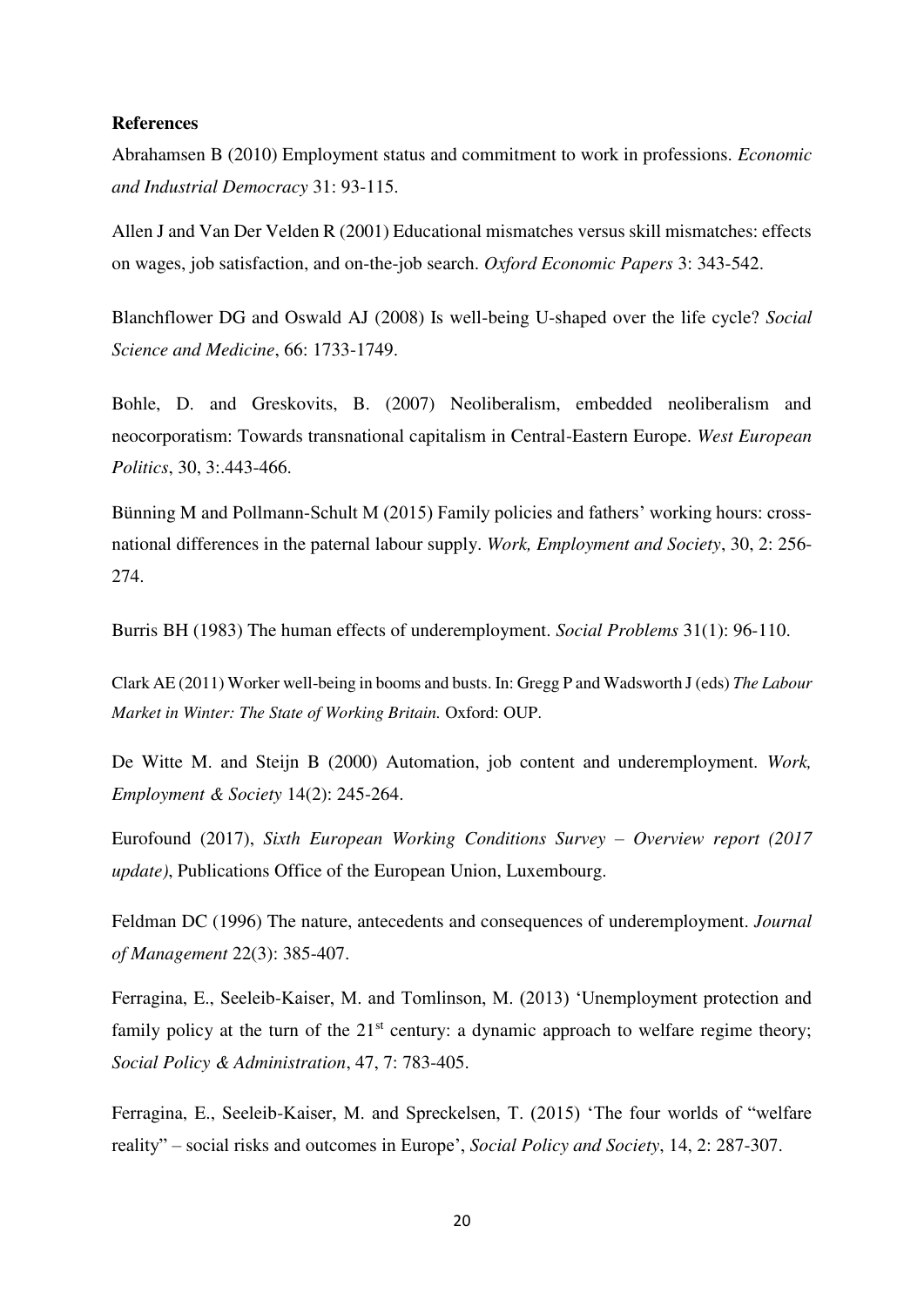Ferrera, M. (1996) 'The "Southern Model" of welfare in social Europe', *Journal of European Social Policy*, 6, 1: 17-37.

Friedland DS and Price RH (2003) [Underemployment: Consequences for the health and well](http://link.springer.com/article/10.1023/A:1025638705649)[being of workers.](http://link.springer.com/article/10.1023/A:1025638705649) *American Journal of Community Psychology*, 32(1/2): 33-45.

Gallie D (2007) Production regimes, employment regimes, and the quality of work. In: Gallie D (ed.) *Employment Regimes and the Quality of Work*. Oxford: Oxford University Press, pp. 1–33.

Gallie, D. (2009) 'Institutional regimes and employee influence at work: a European comparison', *Cambridge Journal of Regions, Economy & Society*, 2: 379-393.

Green F. (2006) *Demanding Work: The Paradox of Job Quality in the Affluent Economy*. Princeton: Princeton University Press.

Jones-Johnson G and Johnson WR (2004) Subjective underemployment and psychological stress: the role of perceived social and supervisor support. *The Journal of Social Psychology* 132(1): 11-21.

Kamerāde, D. and Richardson, H. (2018) 'Gender segregation, underemployment and subjective well-being in the UK labour market', *Human Relations* 71(2):.285-309.

King LP (2007) Central European capitalism in comparative perspective', in Hanké B, Rhodes M and Thatcher M. (eds.) *Beyond Varieties of Capitalism: Conflict, Contradictions and Complementarities in the European Economy*. Oxford: Oxford University Press. pp. 302-27.

Kröger T and Yeandle S (2013) Combining Paid Work and Family Care: Policies and Experiences in International Perspective. Bristol: Policy Press.

Lloyd, C. and Payne, J. (2016) *Skills in the Age of Over-Qualification: Comparing Service Sector Work in Europe*. Oxford: OUP.

McGinnity F and Russell H (2013) 'Work-family conflict and economic change', in D. Gallie (ed.) *Economic Crisis, Quality of Work & Social Integration*. OUP.

McKee-Ryan FM and Harvey J (2011) I ha[ve a job, but...": A review of](http://jom.sagepub.com/content/37/4/962.short) underemployment. *Journal of Management* 37(4): 962-996.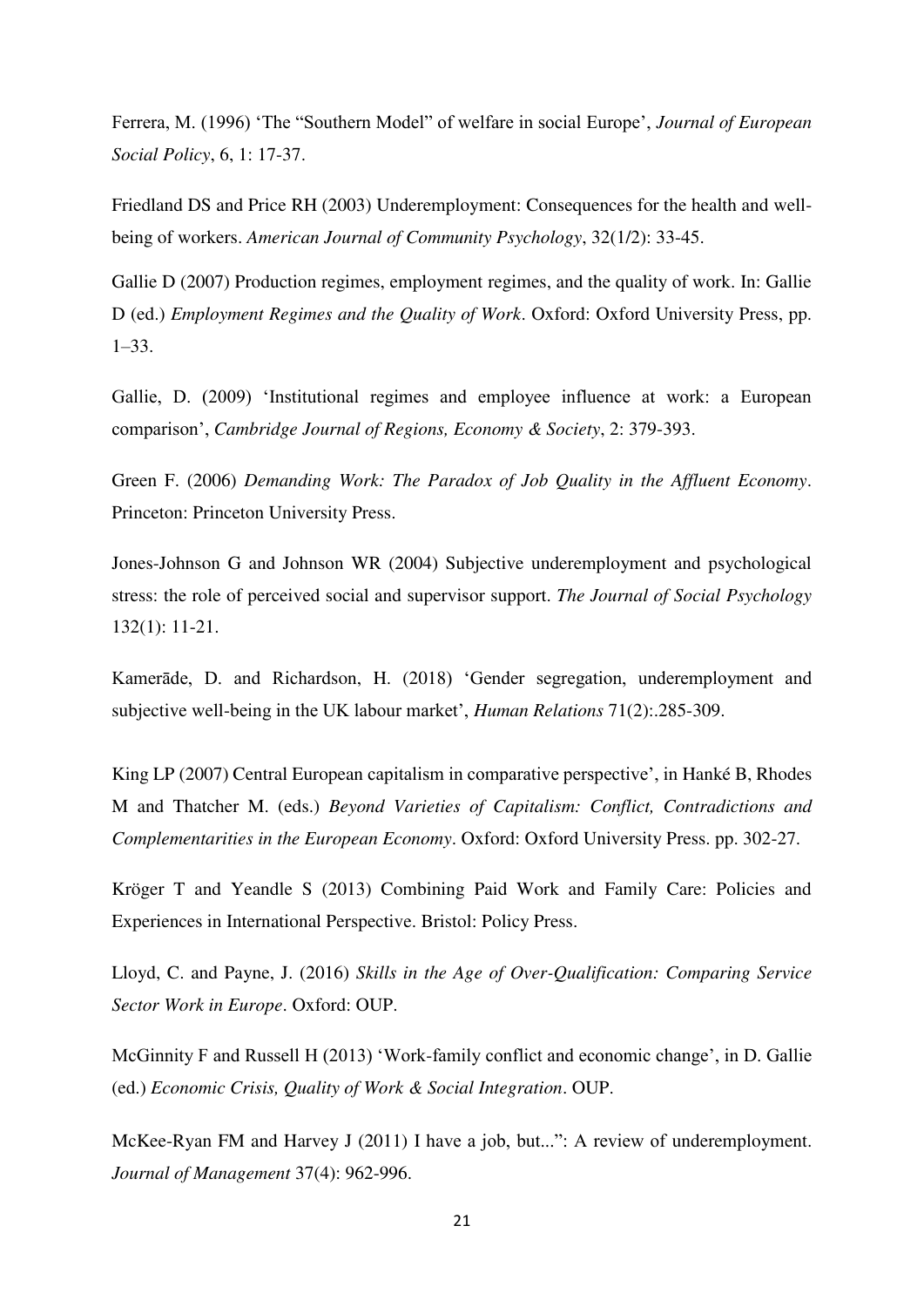Maynard DC, Joseph TA and Maynard AM (2006) Underemployment, job attitudes, and turnover intentions. *Journal of Organizational Behaviour* 27: 509-536.

New Economics Foundation (2012) *Well-being Uncovered: An Analysis of UK Data*. London: New Economics Foundation.

O'Brien GE (1982) The relative contribution of perceived skill-utilization and other perceived job attributes to the prediction of job satisfaction: a cross-validation study. *Human Relations* 35(3): 219-237.

Oguz S, Merad S and Snape D (2013) *Measuring national well-being – What matters most to personal well-being*. London: Office for National Statistics

Prause J and Dooley D (1997) Effect of underemployment on school-leavers' self-esteem. *Journal of Adolescence*, 20: 243-260.

Russell H, Watson D and McGinnity F (2013) Unemployment and subjective well-being. In Gallie D (ed.) *Economic Crisis, Quality of Work & Social Integration*. Oxford: Oxford University Press.

Schmid, G. (2011) 'Transitional labour markets and flexicurity: managing social risks over the life course', in Rogowski, R., Salais, R. and Whiteside, N. (Eds.) *Transforming European Employment Policy: Labour Market Transitions and the Promotion of Capability*. Cheltenham: Edward Elgar.

Schmid, G. and Wagner, J. (2017) *Managing Social Risks of Non-Standard Employment in Europe*. Conditions of Work and Employment Series, No. 91. Geneva: International Labour Organisation.

Scruggs, L. and Allan, J.P. (2006) 'Welfare state decommodification in Eighteen OECD countries: a replication and revision', *Journal of European Social Policy,* 16, 1: 55-72.

Scurry T and Blenkinsopp J (2011) Under-employment among recent graduates: a review of the literature. *Personnel Review* 40(5): 643-659.

Seeleib-Kaiser, M. (2016) 'The end of the Conservative German welfare state model', *Social Policy & Administration*, 50, 2: 219-240.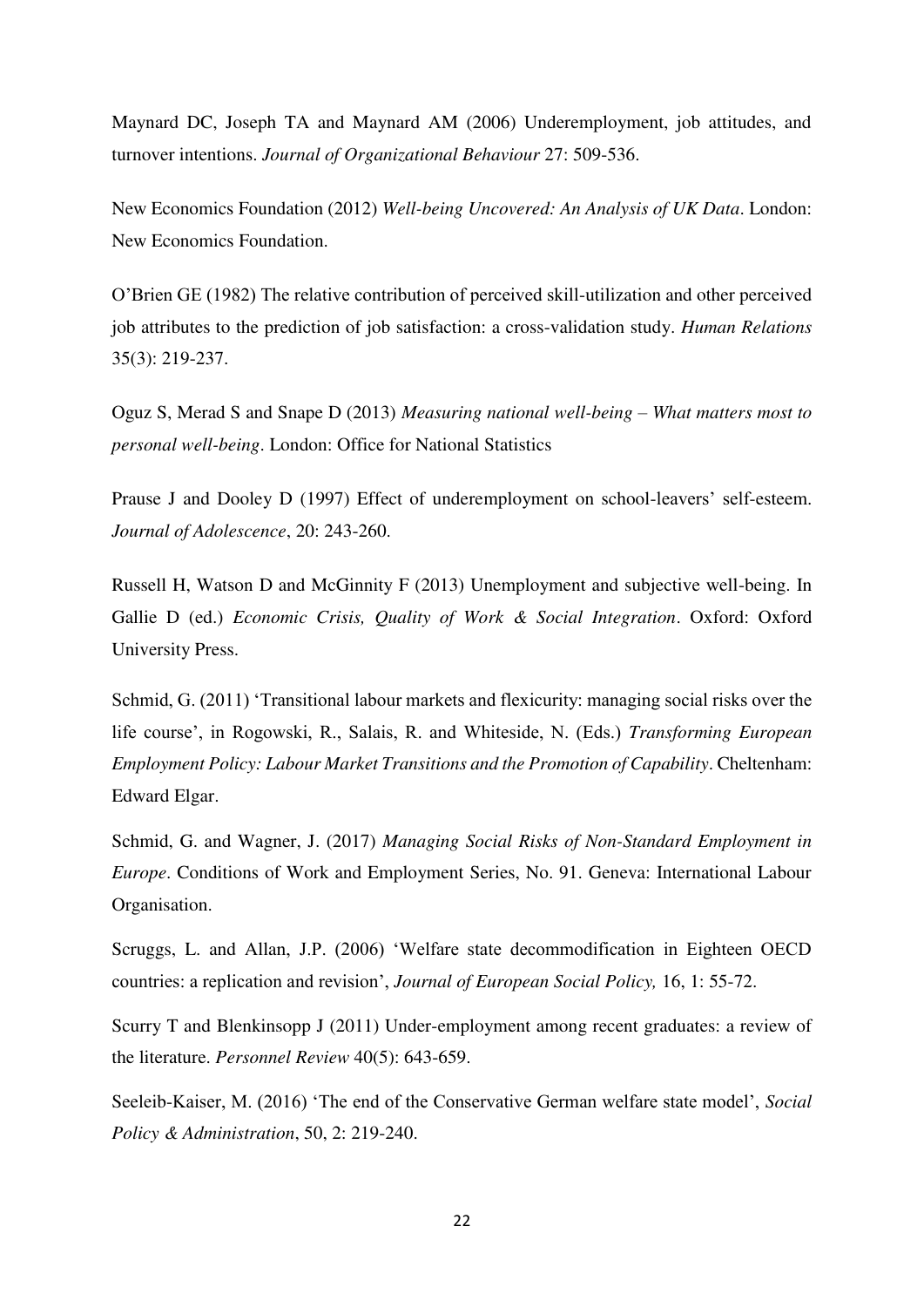Wilkins R (2007) The consequence of underemployment for the under-employed. *Journal of Industrial Relations* 49(2): 247-275.

Wu, C-H, Luksyte, A. and Parker, S.K. (2015) 'Overqualification and subjective well-being at work: the moderating role of job autonomy and culture', *Social Indicators Research*, 121, 917- 937.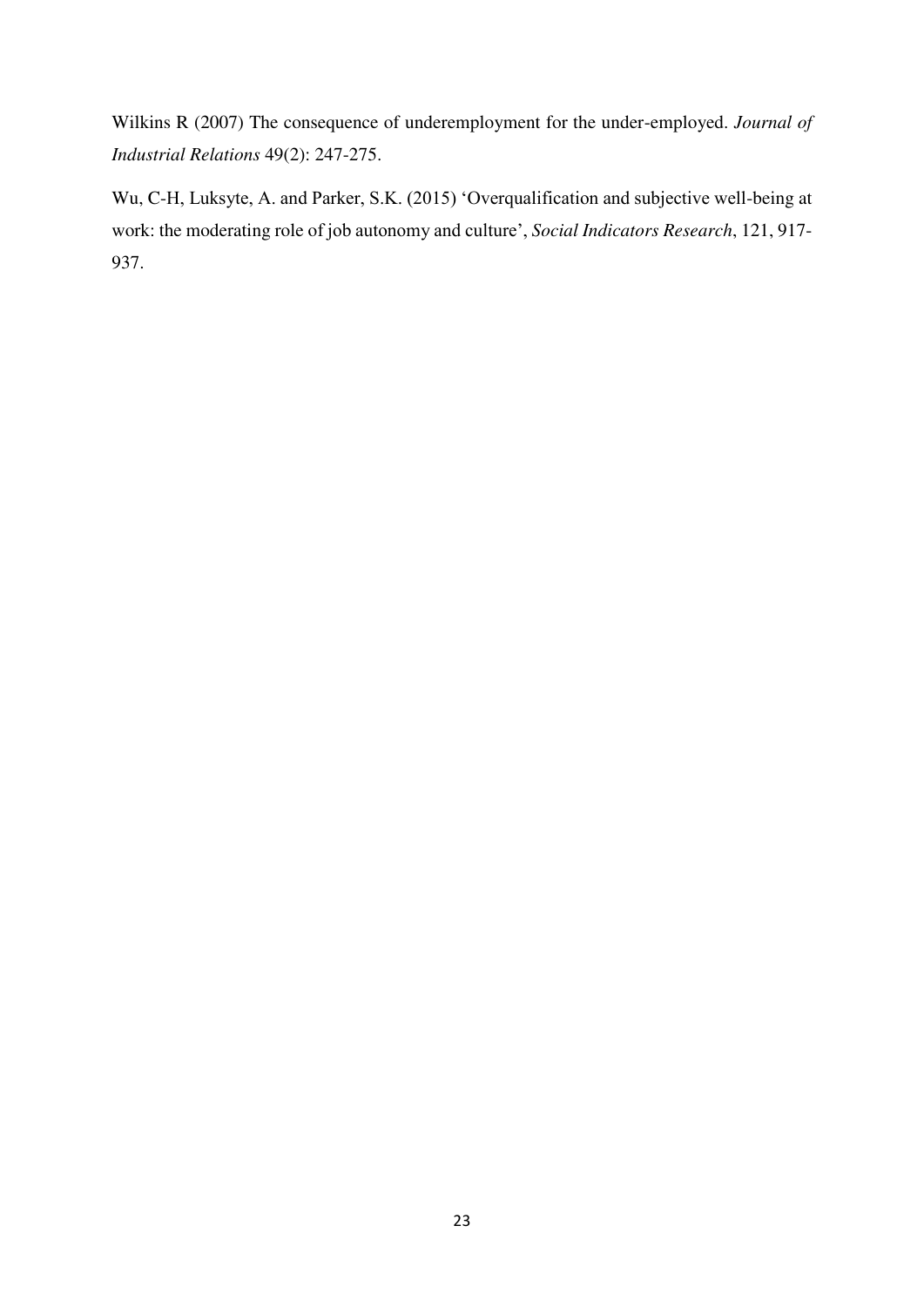## Table 1A. Percentages of people underemployed and overemployed by regime

| Variable                                | Inclusive<br>(Norway,<br>Sweden,<br>Denmark) | Market<br>(UK,<br>Ireland) | <b>Dualist</b><br>(Belgium,<br>France,<br>Austria,<br>Germany) | Southern<br>(Greece,<br>Italy,<br>Portugal,<br>Spain) | All |
|-----------------------------------------|----------------------------------------------|----------------------------|----------------------------------------------------------------|-------------------------------------------------------|-----|
| Under-engaged                           | 12                                           | 16                         | 17                                                             | 14                                                    | 16  |
| Overskilled                             | 28                                           | 33                         | 24                                                             | 26                                                    | 27  |
| Overskilled and no<br>prospects         | 12                                           | 13                         | 10                                                             | 11                                                    | 11  |
| Underemployed 1-10 hours                | 8                                            | 8                          | 10                                                             | 5                                                     | 8   |
| Underemployed 11 or more<br>hours       | 5                                            | 6                          | $\overline{4}$                                                 | 11                                                    | 6   |
| Works 11+ hours more than<br>preferred  | 10                                           | 11                         | 5                                                              | 6                                                     | 7   |
| Works 1-10 hours more<br>than preferred | 28                                           | 24                         | 21                                                             | 16                                                    | 21  |

Table 1B. Mean well-being scores by regime

|            | Inclusive | Market   | <b>Dualist</b>    | Mediterranean | All  |
|------------|-----------|----------|-------------------|---------------|------|
|            | (Norway,  | (UK,     | (Belgium, France, | (Greece,      |      |
|            | Sweden,   | Ireland) | Austria,          | Italy,        |      |
|            | Denmark)  |          | Germany)          | Portugal,     |      |
|            |           |          |                   | Spain)        |      |
| Well-being | 17.3      | 16.0     | 17.2              | 17.4          | 17.0 |

## Table 1C. Spearman correlations between independent variables (whole sample)

|                                            | Under-engaged | Overskilled | Overskilled<br>and no<br>prospects | Works<br>$11+$<br>hours<br>more<br>than<br>preferred | Works 1-<br>10 hours<br>more tha<br>preferred | Underemployed<br>1-10 hours | Underemployed<br>11 or more<br>hours |
|--------------------------------------------|---------------|-------------|------------------------------------|------------------------------------------------------|-----------------------------------------------|-----------------------------|--------------------------------------|
| Under-engaged                              | 1.00          | $0.07***$   | $0.19***$                          | $0.06***$                                            | $0.06***$                                     | $0.02**$                    | 0.01                                 |
| Overskilled                                | $0.07***$     | 1.00        | $0.59***$                          | $0.03***$                                            | 0.00                                          | 0.02                        | $0.04***$                            |
| Overskilled and no<br>prospects            | $0.19***$     | $0.59***$   | 1.00                               | $0.02*$                                              | 0.01                                          | $0.03***$                   | $0.05***$                            |
| Works 11+ hours<br>more than<br>preferred  | $0.06***$     | $0.03***$   | $0.02*$                            | 1.00                                                 | $-0.14***$                                    | $-0.08***$                  | $-0.08***$                           |
| Works 1-10 hours<br>more than<br>preferred | $0.06***$     | 0.00        | 0.01                               | $-0.14***$                                           | 1.00                                          | $-0.15***$                  | $-0.15***$                           |
| Underemployed 1-<br>10 hours               | $0.02***$     | 0.02        | $0.03***$                          | $-0.08***$                                           | $-0.15***$                                    | 1.00                        | $-0.08***$                           |
| Underemployed 11<br>or more hours          | 0.01          | $0.04***$   | $0.05***$                          | $-0.08***$                                           | $-0.15***$                                    | $-0.08***$                  | 1.00                                 |

\* significant at 5%, \*\* significant at 1%, significant at 0.1%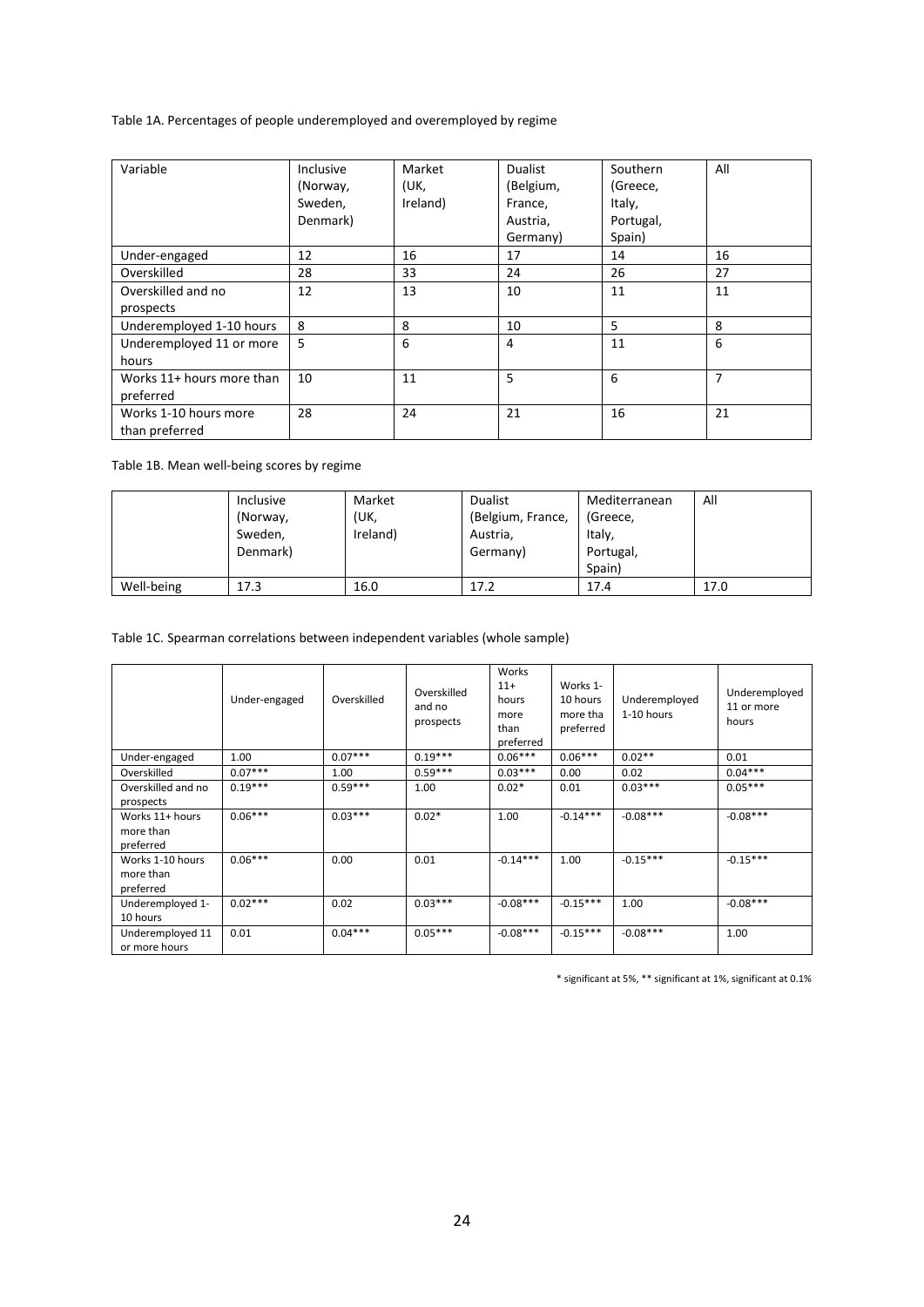| Table 2. All countries - OLS regressions (non-standardised coefficients shown with standard errors in brackets) |  |
|-----------------------------------------------------------------------------------------------------------------|--|

|                                      |             | Dependent variable:                                            |             |  |
|--------------------------------------|-------------|----------------------------------------------------------------|-------------|--|
|                                      |             | Well-being scale                                               |             |  |
|                                      | All         | Male                                                           | Female      |  |
| Under-engaged                        | $-3.446***$ | $-3.127***$                                                    | $-3.797***$ |  |
|                                      | (0.106)     | (0.147)                                                        | (0.152)     |  |
| Overskilled                          | $0.944***$  | $0.812***$                                                     | $1.126***$  |  |
|                                      | (0.106)     | (0.143)                                                        | (0.156)     |  |
| Overskilled and no prospects         | $-1.183***$ | $-1.006***$                                                    | $-1.415***$ |  |
|                                      | (0.150)     | (0.209)                                                        | (0.218)     |  |
| Underemployed 1-10 hours             | $-0.807***$ | $-0.661***$                                                    | $-0.962***$ |  |
|                                      | (0.141)     | (0.208)                                                        | (0.191)     |  |
| Underemployed 11 or more hours       | $-0.818***$ | $-0.562**$                                                     | $-0.985***$ |  |
|                                      | (0.163)     | (0.265)                                                        | (0.207)     |  |
| Works 1-10 hours more than preferred | $-1.195***$ | $-0.958***$                                                    | $-1.487***$ |  |
|                                      | (0.097)     | (0.132)                                                        | (0.144)     |  |
| Works 11+ hours more than preferred  | $-1.929***$ | $-1.762***$                                                    | $-2.120***$ |  |
|                                      | (0.155)     | (0.212)                                                        | (0.227)     |  |
| Female                               | $-0.686***$ |                                                                |             |  |
|                                      | (0.076)     |                                                                |             |  |
| Aged 30-39                           | $-0.559***$ | $-0.829***$                                                    | $-0.295*$   |  |
|                                      | (0.118)     | (0.166)                                                        | (0.168)     |  |
| Aged 40-49                           | $-0.649***$ | $-0.798***$                                                    | $-0.524***$ |  |
|                                      | (0.117)     | (0.166)                                                        | (0.165)     |  |
| Aged 50+                             | $-0.577***$ | $-0.661***$                                                    | $-0.478***$ |  |
|                                      | (0.114)     | (0.161)                                                        | (0.163)     |  |
| No indefinite contract               | $0.246**$   | $0.286*$                                                       | 0.220       |  |
|                                      | (0.104)     | (0.150)                                                        | (0.144)     |  |
| Skill level 4                        | $0.318***$  | 0.218                                                          | $0.448***$  |  |
|                                      | (0.095)     | (0.135)                                                        | (0.134)     |  |
| Skill level 3                        | 0.068       | $-0.149$                                                       | $0.306**$   |  |
|                                      | (0.107)     | (0.153)                                                        | (0.149)     |  |
| Inclusive (NO/SW/DK)                 | $1.207***$  | $1.534***$                                                     | $0.869***$  |  |
|                                      | (0.168)     | (0.234)                                                        | (0.240)     |  |
| Dualist (AT/BE/FR/DE)                | 1.246***    | $1.390***$                                                     | $1.081***$  |  |
|                                      | (0.102)     | (0.142)                                                        | (0.148)     |  |
| Mediterranean (GR/IT/PT/ES)          | 1.296***    | $1.371***$                                                     | 1.199***    |  |
|                                      | (0.116)     | (0.162)                                                        | (0.166)     |  |
| Constant                             | 17.679***   | 17.622***                                                      | 17.055***   |  |
|                                      | (0.134)     | (0.181)                                                        | (0.186)     |  |
| Observations                         | 15,576      | 7,484                                                          | 8,092       |  |
| $R^2$                                | 0.117       | 0.111                                                          | 0.120       |  |
| Adjusted R <sup>2</sup>              | 0.116       | 0.109                                                          | 0.118       |  |
| Residual Std. Error                  |             | 5.664 (df = 15558) 5.623 (df = 7467) 5.693 (df = 8075)         |             |  |
| <b>F Statistic</b>                   |             | $121.250***$ (df = 17; 57.985*** (df = 16; 68.968*** (df = 16; |             |  |
|                                      | 15558)      | 7467)                                                          | 8075)       |  |

*Note: Reference categories: working preferred level of hours, male, aged under 30, skill level 1/2, market regime*

\* significant at 5%, \*\* significant at 1%, significant at 0.1%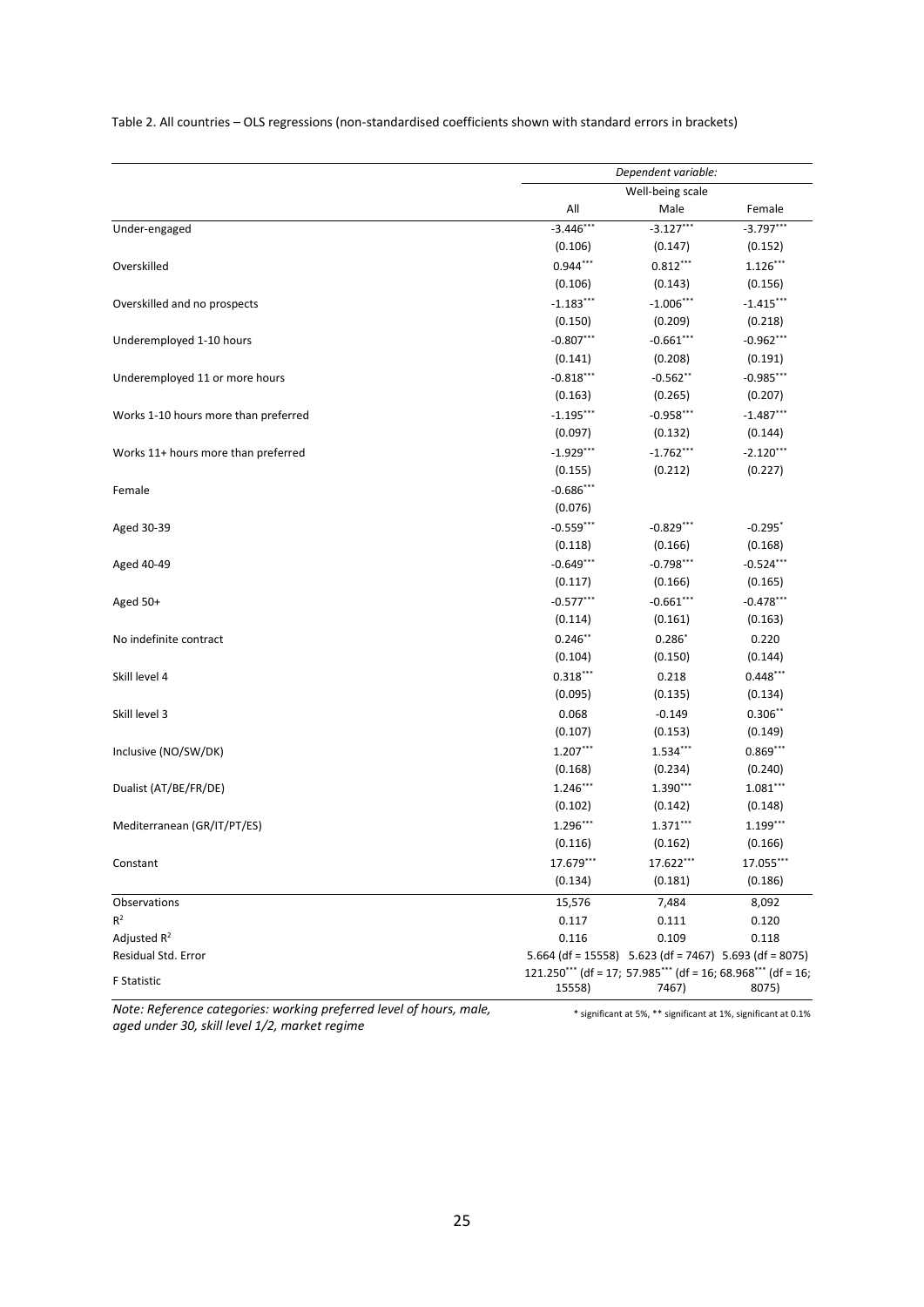*Dependent variable:* Well-being scale All Male Female Under-engaged -3.410\*\*\* -3.161\*\*\* -3.703\*\* (0.092) (0.146) (0.151) Overskilled 0.802\*\*\* 0.723\*\*\* 1.028\*\*\* (0.091) (0.142) (0.155) Overskilled and no prospects  $-1.078***$  -0.895\*\*\*  $-1.341***$ (0.129) (0.207) (0.215) Underemployed 1-10 hours  $-0.673***$  -0.548\*\*\*  $-0.548***$  -0.982\*\*\* (0.121) (0.208) (0.189) Underemployed 11 or more hours and the set of the control of the control of the control of the control of the control of the control of the control of the control of the control of the control of the control of the control (0.140) (0.262) (0.205) Works 1-10 hours more than preferred  $-1.231***$  -1.032\*\*\*  $-1.032***$  $(0.084)$   $(0.131)$   $(0.143)$ Works 11+ hours more than preferred  $-2.046***$  -1.845\*\*\*  $-1.845***$  -2.133\*\*\* (0.134) (0.211) (0.224) Female  $-0.661***$ (0.065) Aged 30-39 -0.567\*\*\* -0.894\*\*\* -0.224 (0.101) (0.165) (0.166) Aged 40-49 -0.561\*\*\* -0.799\*\*\* -0.448\*\*\* (0.101) (0.164) (0.163) Aged 50+ -0.450\*\*\* -0.450\*\*\* -0.658\*\*\* -0.658\*\*\* -0.450\*\*\* -0.450\*\*\* (0.098) (0.159) (0.161) No indefinite contract and the contract of the contract of the contract of the contract of the contract of the contract of the contract of the contract of the contract of the contract of the contract of the contract of the (0.089) (0.149) (0.143) Skill level 4 0.334\*\*\* **0.269\*\*** 0.494\*\*\* **0.494\***\*\* (0.081) (0.134) (0.132) Skill level 3 0.158<sup>\*</sup> -0.088 0.312\*\* (0.092) (0.152) (0.148) Denmark 6.573 0.573 0.573 0.573 0.573 0.573 0.573 0.573 0.573 0.573 0.573 0.573 0.573 0.573 0.573 0.573 0.573 0 (0.268) (0.545) (0.584) Norway 0.461 2002 0.461 2003 0.461 2004 0.461 2004 0.461 2004 0.461 2004 0.461 2004 0.461 2004 0.461 2004 0.461 2004 0.461 2004 0.461 2004 0.461 2004 0.461 2004 0.461 2004 0.461 2004 0.47 2004 0.47 2004 0.47 2004 0.47 2004 (0.275) (0.559) (0.588) Sweden -0.808\*\*\* -0.808\*\*\* -0.194 -0.323 (0.216) (0.492) (0.526) UK -1.735\*\*\* -1.139\*\*\* -1.139\*\*\* -0.844\* (0.128) (0.413) (0.450) Ireland 0.071 0.753 0.848 (0.335) (0.642) (0.647) Belgium -0.491\*\* 0.374 0.136 (0.226) (0.501) (0.537) France -1.188\*\*\* -0.163 -0.697 (0.130) (0.415) (0.451) Austria 0.323 0.950\* 1.173\*\* (0.233) (0.515) (0.539) Germany 0.041 0.621 0.968\*\* (0.121) (0.408) (0.446) Spain 0.945\*\*\* 1.652\*\*\* 1.723\*\*\*

Table 3. All countries - OLS regressions (non-standardised coefficients shown with standard errors in brackets)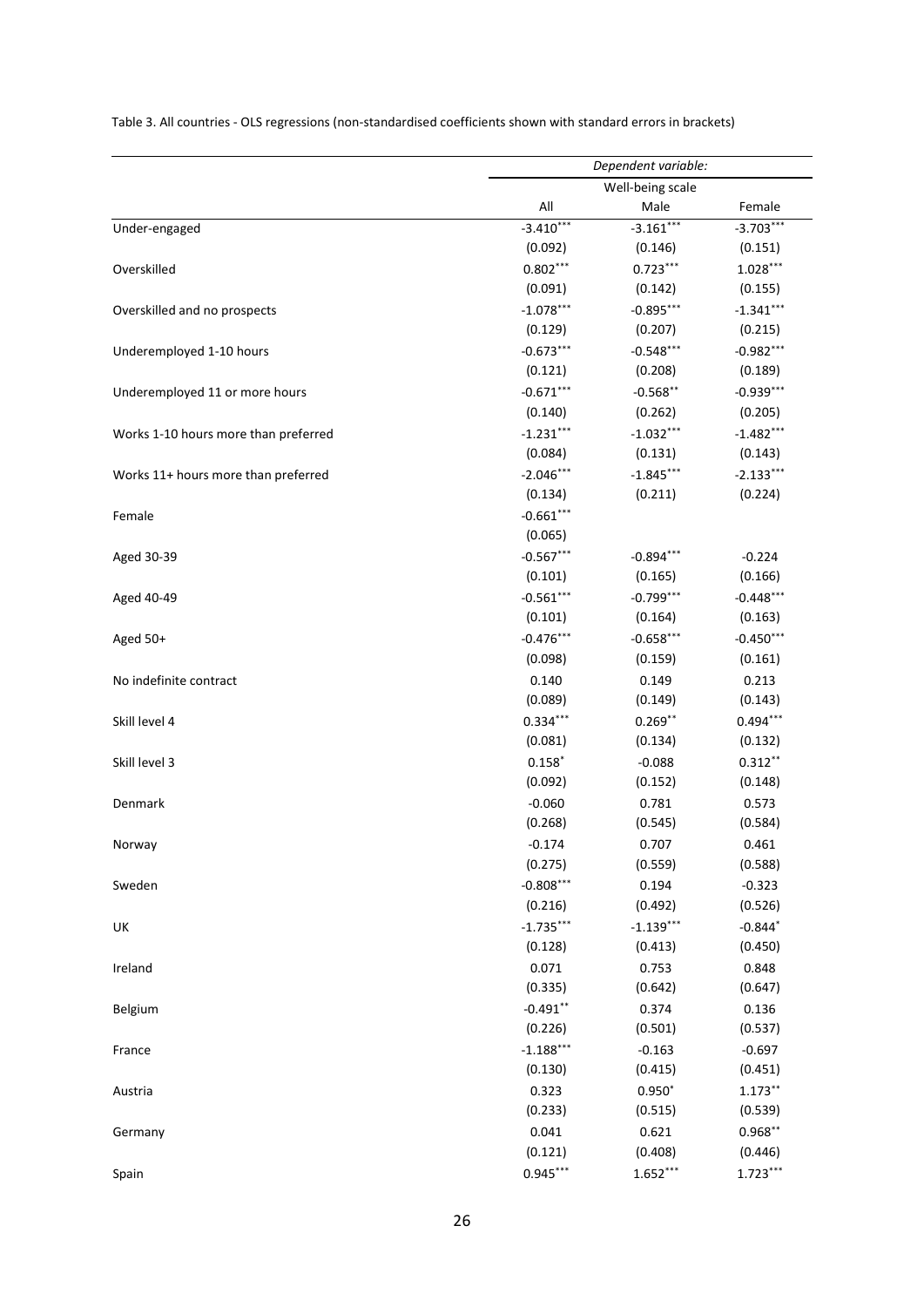|                     | (0.146)                                                      | (0.425)    | (0.462)           |
|---------------------|--------------------------------------------------------------|------------|-------------------|
| Italy               | $-1.587***$                                                  | $-0.940**$ | $-0.747$          |
|                     | (0.144)                                                      | (0.425)    | (0.461)           |
| Portugal            | 0.004                                                        | 0.710      | 0.779             |
|                     | (0.248)                                                      | (0.540)    | (0.546)           |
| Constant            | 19.281***                                                    | 18.714***  | 17.744***         |
|                     | (0.135)                                                      | (0.421)    | (0.458)           |
| Observations        | 20,521                                                       | 7,484      | 8,092             |
| $R^2$               | 0.136                                                        | 0.131      | 0.146             |
| Adjusted $R^2$      | 0.135                                                        | 0.128      | 0.143             |
| Residual Std. Error | $5.105$ (df = 20494) $5.562$ (df = 7458) $5.613$ (df = 8066) |            |                   |
| <b>F</b> Statistic  | $124.400***$ (df = 26; 44.921*** (df =                       |            | $55.060***$ (df = |
|                     | 20494)                                                       | 25; 7458)  | 25; 8066)         |

*Note: Reference categories: working preferred level of hours, male, aged under 30, skill level 1/2, Greece*

\* significant at 5%, \*\* significant at 1%, significant at 0.1%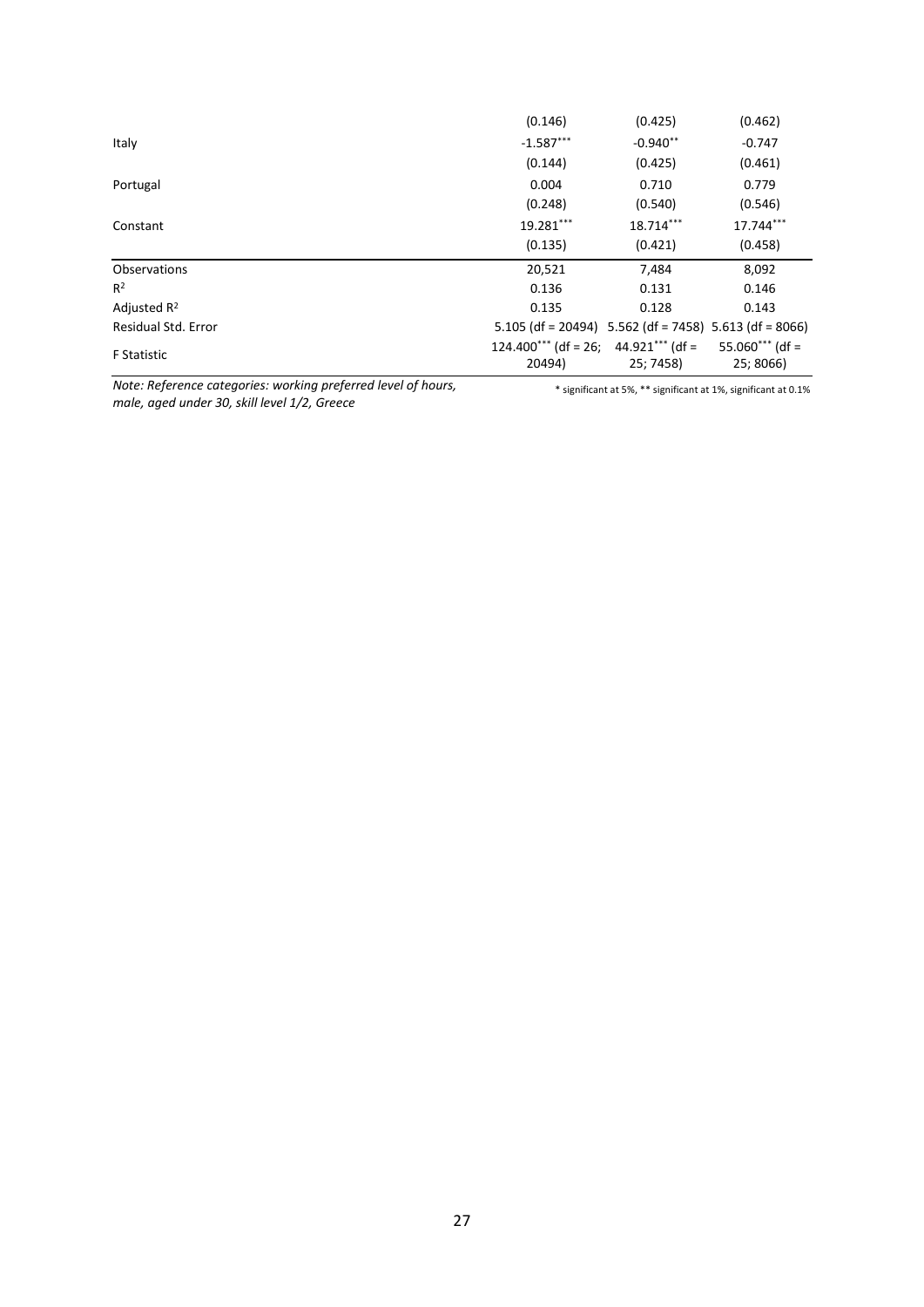|                                      |                   | Dependent variable:                     |                        |  |  |
|--------------------------------------|-------------------|-----------------------------------------|------------------------|--|--|
|                                      |                   | Well-being scale                        |                        |  |  |
|                                      | All               | Male                                    | Female                 |  |  |
| Under-engaged                        | $-2.573***$       | $-2.804***$                             | $-2.299***$            |  |  |
|                                      | (0.265)           | (0.357)                                 | (0.392)                |  |  |
| Overskilled                          | $0.825***$        | $0.896***$                              | $0.804***$             |  |  |
|                                      | (0.230)           | (0.288)                                 | (0.370)                |  |  |
| Overskilled and no prospects         | $-1.300***$       | $-0.998**$                              | $-1.590***$            |  |  |
|                                      | (0.330)           | (0.435)                                 | (0.506)                |  |  |
| Underemployed 1-10 hours             | $-0.643$ *        | $-0.586$                                | $-0.640$               |  |  |
|                                      | (0.328)           | (0.454)                                 | (0.474)                |  |  |
| Underemployed 11 or more hours       | $-0.610$          | $-0.761$                                | $-0.467$               |  |  |
|                                      | (0.402)           | (0.565)                                 | (0.573)                |  |  |
| Works 1-10 hours more than preferred | $-1.360***$       | $-1.634***$                             | $-1.091***$            |  |  |
|                                      | (0.203)           | (0.278)                                 | (0.295)                |  |  |
| Works 11+ hours more than preferred  | $-1.909***$       | $-2.014***$                             | $-1.739***$            |  |  |
|                                      | (0.299)           | (0.378)                                 | (0.475)                |  |  |
| Female                               | $-1.084***$       |                                         |                        |  |  |
|                                      | (0.170)           |                                         |                        |  |  |
| Aged 30-39                           | 0.225             | $-0.058$                                | 0.539                  |  |  |
|                                      | (0.270)           | (0.365)                                 | (0.396)                |  |  |
| Aged 40-49                           | $0.784***$        | 0.255                                   | $1.388***$             |  |  |
|                                      | (0.265)           | (0.354)                                 | (0.395)                |  |  |
| Aged 50+                             | $1.109***$        | $1.284***$                              | $0.984***$             |  |  |
|                                      | (0.250)           | (0.339)                                 | (0.369)                |  |  |
| No indefinite contract               | $-0.251$          | $-0.115$                                | $-0.415$               |  |  |
|                                      | (0.249)           | (0.342)                                 | (0.361)                |  |  |
| Skill level 4                        | 0.290             | 0.225                                   | 0.281                  |  |  |
|                                      | (0.198)           | (0.266)                                 | (0.294)                |  |  |
| Skill level 3                        | $-0.065$          | 0.227                                   | $-0.314$               |  |  |
|                                      | (0.236)           | (0.324)                                 | (0.346)                |  |  |
| Denmark                              | $0.721***$        | $0.502*$                                | $0.932***$             |  |  |
|                                      | (0.203)           | (0.268)                                 | (0.304)                |  |  |
| Norway                               | $0.694***$        | 0.413                                   | $0.885***$             |  |  |
|                                      | (0.211)           | (0.283)                                 | (0.312)                |  |  |
| Constant                             | 17.709***         | 17.991***                               | 16.332***              |  |  |
|                                      | (0.268)           | (0.345)                                 | (0.385)                |  |  |
| Observations                         | 2,693             | 1,287                                   | 1,406                  |  |  |
| R <sup>2</sup>                       | 0.107             | 0.128                                   | 0.076                  |  |  |
| Adjusted $R^2$                       | 0.101             | 0.117                                   | 0.067                  |  |  |
| Residual Std. Error                  |                   | $3.281$ (df = 2676) $3.108$ (df = 1271) | $3.426$ (df =<br>1390) |  |  |
| F Statistic                          | $19.971***$ (df = | $12.409***$ (df =                       | 7.675*** (df =         |  |  |
|                                      | 16; 2676)         | 15; 1271)                               | 15; 1390)              |  |  |

Table 4. Inclusive countries (Norway, Sweden, Denmark) – OLS regressions (non-standardised coefficients shown with standard errors in brackets)

*Note: Reference categories: working preferred level of hours, male, aged under 30, skill level 1/2, Sweden*

\* significant at 5%, \*\* significant at 1%, significant at 0.1%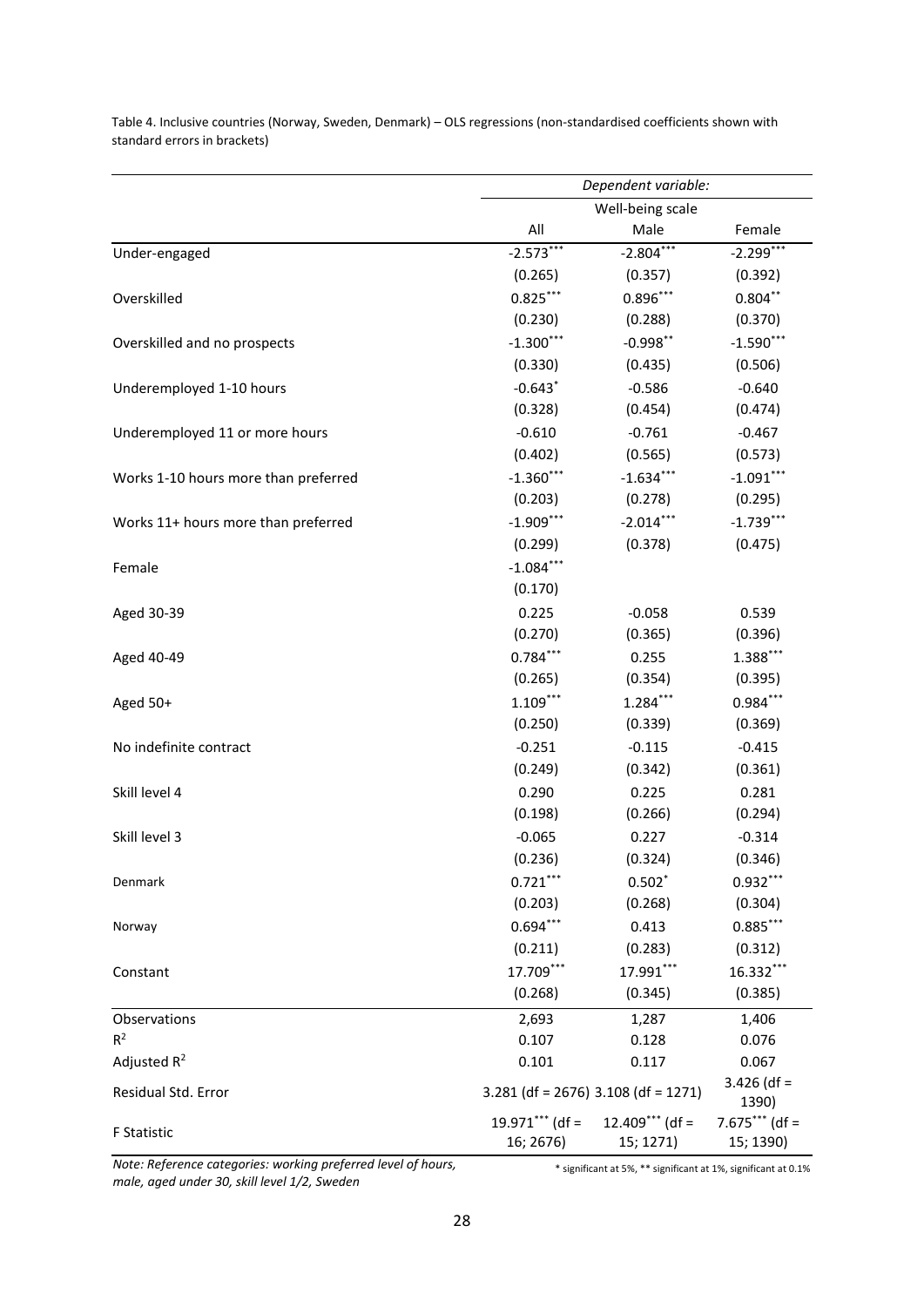|                                      |                   | Dependent variable:                                   |                   |  |  |
|--------------------------------------|-------------------|-------------------------------------------------------|-------------------|--|--|
|                                      |                   | Well-being scale                                      |                   |  |  |
|                                      | All               | Male                                                  | Female            |  |  |
| Under-engaged                        | $-3.837***$       | $-3.482***$                                           | $-4.182***$       |  |  |
|                                      | (0.318)           | (0.412)                                               | (0.488)           |  |  |
| Overskilled                          | $1.367***$        | $1.021***$                                            | $1.783***$        |  |  |
|                                      | (0.292)           | (0.391)                                               | (0.433)           |  |  |
| Overskilled and no prospects         | $-2.132***$       | $-1.951***$                                           | $-2.364***$       |  |  |
|                                      | (0.416)           | (0.569)                                               | (0.607)           |  |  |
| Underemployed 1-10 hours             | $-0.550$          | $-0.813$                                              | $-0.694$          |  |  |
|                                      | (0.447)           | (0.657)                                               | (0.614)           |  |  |
| Underemployed 11 or more hours       | $-0.935*$         | $-1.886**$                                            | $-0.656$          |  |  |
|                                      | (0.498)           | (0.800)                                               | (0.649)           |  |  |
| Works 1-10 hours more than preferred | $-1.331***$       | $-0.411$                                              | $-2.252***$       |  |  |
|                                      | (0.287)           | (0.385)                                               | (0.426)           |  |  |
| Works 11+ hours more than preferred  | $-2.745***$       | $-2.318***$                                           | $-3.388***$       |  |  |
|                                      | (0.378)           | (0.502)                                               | (0.567)           |  |  |
| Female                               | $-0.501**$        |                                                       |                   |  |  |
|                                      | (0.229)           |                                                       |                   |  |  |
| Aged 30-39                           | 0.112             | $-1.208***$                                           | $1.405***$        |  |  |
|                                      | (0.336)           | (0.461)                                               | (0.491)           |  |  |
| Aged 40-49                           | 0.160             | $-0.461$                                              | 0.565             |  |  |
|                                      | (0.335)           | (0.467)                                               | (0.479)           |  |  |
| Aged 50+                             | 0.519             | 0.058                                                 | $0.803*$          |  |  |
|                                      | (0.321)           | (0.431)                                               | (0.477)           |  |  |
| No indefinite contract               | 0.488             | $0.815*$                                              | $-0.038$          |  |  |
|                                      | (0.334)           | (0.447)                                               | (0.501)           |  |  |
| Skill level 4                        | 0.384             | 0.128                                                 | $0.743*$          |  |  |
|                                      | (0.259)           | (0.344)                                               | (0.389)           |  |  |
| Skill level 3                        | $-0.250$          | $-1.131***$                                           | 0.692             |  |  |
|                                      | (0.363)           | (0.486)                                               | (0.545)           |  |  |
| UK                                   | $-1.679***$       | $-1.841***$                                           | $-1.550**$        |  |  |
|                                      | (0.493)           | (0.688)                                               | (0.701)           |  |  |
| Constant                             | 18.660***         | 19.354***                                             | 17.642***         |  |  |
|                                      | (0.578)           | (0.781)                                               | (0.811)           |  |  |
| Observations                         | 2,088             | 1,043                                                 | 1,045             |  |  |
| R <sup>2</sup>                       | 0.135             | 0.143                                                 | 0.156             |  |  |
| Adjusted R <sup>2</sup>              | 0.129             | 0.132                                                 | 0.145             |  |  |
| Residual Std. Error                  |                   | 7.596 (df = 2072) 7.278 (df = 1028) 7.810 (df = 1030) |                   |  |  |
| F Statistic                          | $21.520***$ (df = | $12.280***$ (df =                                     | $13.600***$ (df = |  |  |
|                                      | 15; 2072)         | 14; 1028)                                             | 14; 1030)         |  |  |

Table 5. Market countries (UK and Ireland) – OLS regressions (non-standardised coefficients shown with standard errors in brackets)

*Note: Reference categories: working preferred level of hours, male, aged under 30, skill level 1/2, Ireland*

 $^{\ast}$  significant at 5%,  $^{\ast\ast}$  significant at 0.1%  $\,$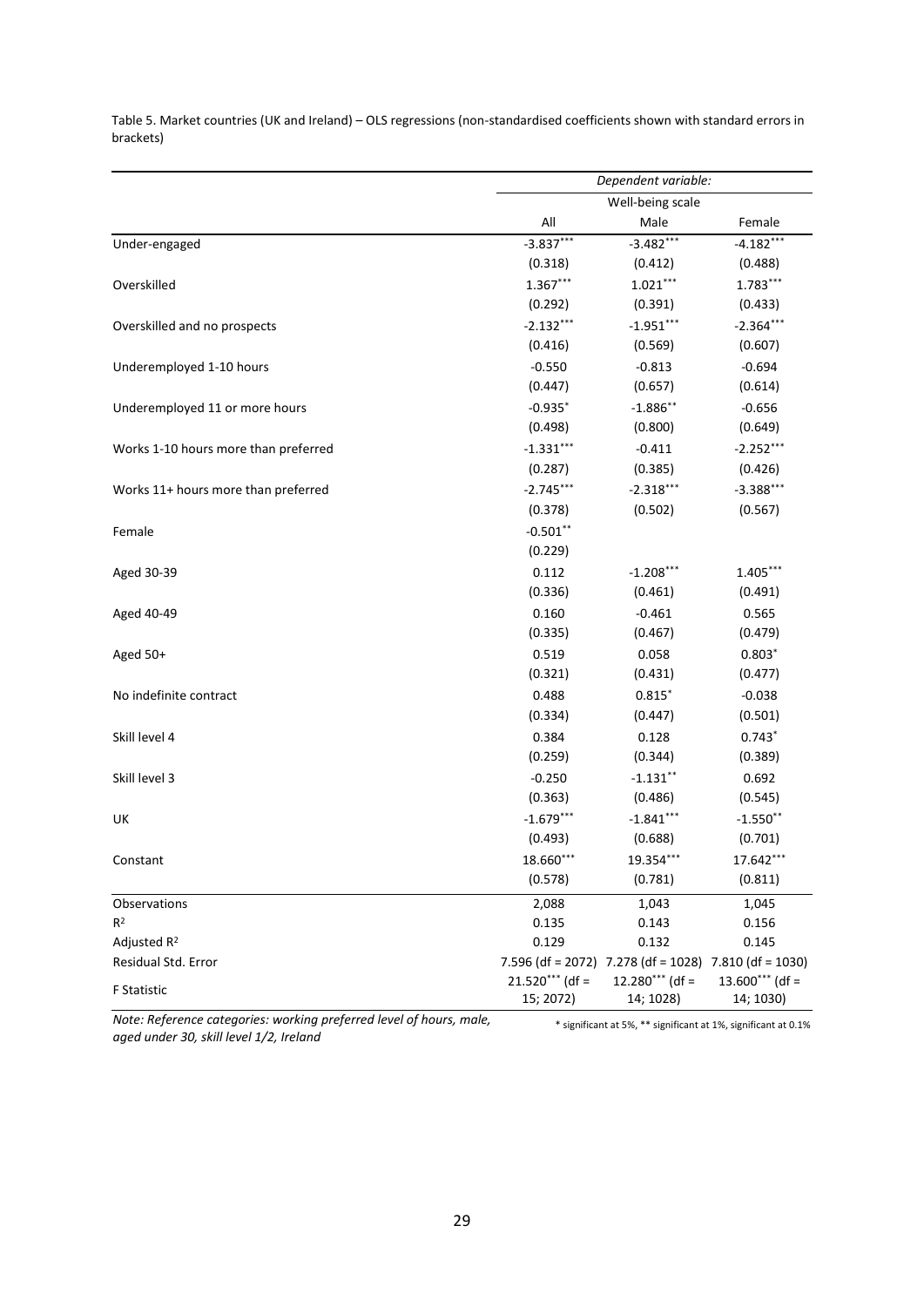|                                      | Dependent variable: |                                                       |                   |
|--------------------------------------|---------------------|-------------------------------------------------------|-------------------|
|                                      |                     |                                                       |                   |
|                                      | $\mathsf{All}$      | Male                                                  | Female            |
| Under-engaged                        | $-3.445***$         | $-3.537***$                                           | $-3.357***$       |
|                                      | (0.156)             | (0.221)                                               | (0.221)           |
| Overskilled                          | $0.652***$          | $0.528***$                                            | $0.829***$        |
|                                      | (0.166)             | (0.222)                                               | (0.251)           |
| Overskilled and no prospects         | $-0.731***$         | $-0.413$                                              | $-1.175***$       |
|                                      | (0.239)             | (0.328)                                               | (0.353)           |
| Underemployed 1-10 hours             | $-0.869***$         | $-0.611***$                                           | $-1.185***$       |
|                                      | (0.195)             | (0.290)                                               | (0.267)           |
| Underemployed 11 or more hours       | $-0.944***$         | $-0.203$                                              | $-1.320***$       |
|                                      | (0.294)             | (0.488)                                               | (0.370)           |
| Works 1-10 hours more than preferred | $-1.352***$         | $-1.268***$                                           | $-1.421***$       |
|                                      | (0.146)             | (0.197)                                               | (0.218)           |
| Works 11+ hours more than preferred  | $-2.140***$         | $-2.259***$                                           | $-1.920***$       |
|                                      | (0.276)             | (0.376)                                               | (0.408)           |
| Female                               | $-0.771***$         |                                                       |                   |
|                                      | (0.116)             |                                                       |                   |
| Aged 30-39                           | $-0.974***$         | $-1.046***$                                           | $-0.882***$       |
|                                      | (0.184)             | (0.261)                                               | (0.260)           |
| Aged 40-49                           | $-1.069***$         | $-0.976***$                                           | $-1.151***$       |
|                                      | (0.181)             | (0.258)                                               | (0.254)           |
| Aged 50+                             | $-0.766***$         | $-0.781***$                                           | $-0.715***$       |
|                                      | (0.176)             | (0.251)                                               | (0.248)           |
| No indefinite contract               | 0.054               | $-0.151$                                              | 0.256             |
|                                      | (0.168)             | (0.248)                                               | (0.230)           |
| Skill level 4                        | $0.271*$            | 0.146                                                 | $0.363*$          |
|                                      | (0.154)             | (0.220)                                               | (0.218)           |
| Skill level 3                        | 0.189               | 0.128                                                 | 0.153             |
|                                      | (0.149)             | (0.219)                                               | (0.205)           |
| France                               | $-0.682***$         | $-0.512$                                              | $-0.864**$        |
|                                      | (0.256)             | (0.359)                                               | (0.366)           |
| Austria                              | $0.791**$           | 0.598                                                 | $1.023***$        |
|                                      | (0.342)             | (0.486)                                               | (0.482)           |
| Germany                              | $0.515***$          | 0.261                                                 | $0.803**$         |
|                                      | (0.251)             | (0.351)                                               | (0.359)           |
| Constant                             | 19.259***           | 19.357***                                             | 18.378***         |
|                                      | (0.288)             | (0.395)                                               | (0.405)           |
| Observations                         | 6,045               | 2,877                                                 | 3,168             |
| R <sup>2</sup>                       | 0.148               | 0.140                                                 | 0.153             |
| Adjusted R <sup>2</sup>              | 0.146               | 0.136                                                 | 0.149             |
| Residual Std. Error                  |                     | 5.975 (df = 6027) 5.960 (df = 2860) 5.978 (df = 3151) |                   |
| F Statistic                          | $61.730***$ (df =   | $29.184***$ (df =                                     | $35.579***$ (df = |
|                                      | 17; 6027)           | 16; 2860)                                             | 16; 3151)         |

Table 6. Dualist countries (Austria, Belgium, France, Germany) – OLS regressions (non-standardised coefficients shown with standard errors in brackets)

*Note: Reference categories: working preferred level of hours, male, aged under 30, skill level 1/2, Belgium*

\* significant at 5%, \*\* significant at 1%, significant at 0.1%